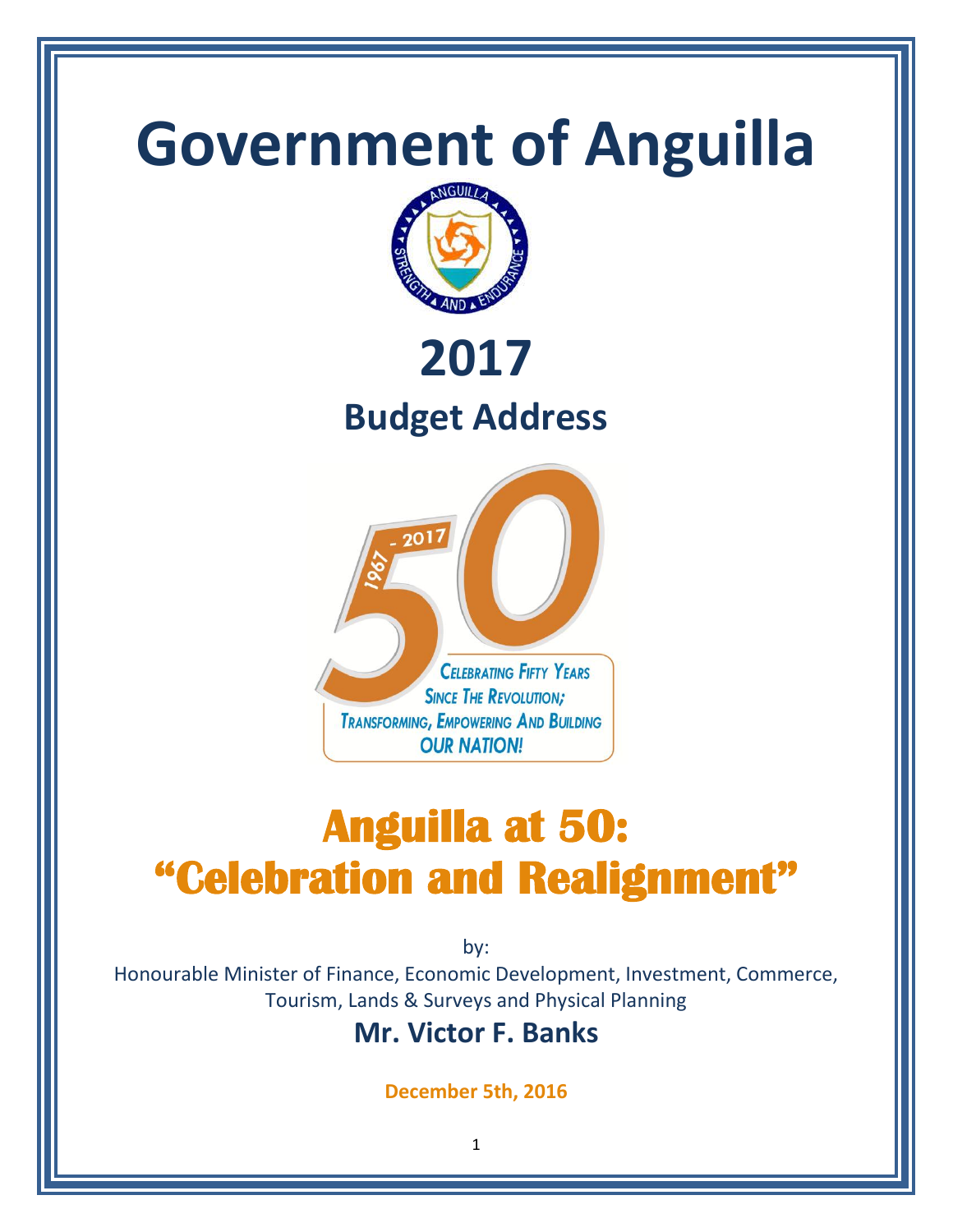# **1. INTRODUCTION**

#### Mr. Speaker,

This is the second budget address that I have the privilege to present since the election of our AUF team as the new Government of Anguilla on April 22, 2015. It is however the seventeenth Budget Address that I will be delivering over the years that I have served as Minister of Finance in the past Governments of Anguilla. The extremely critical challenges that we were addressing over the past twenty months to restore a level of stability for the economic take-off of our island have been grueling --- and as is to be expected it has resulted in many casualties along the way. It has affected many persons directly, in terms of loss of jobs; business opportunities; property and other assets; family plans; and so on --- but Mr. Speaker we must never give up HOPE!

HOPE is the singular asset that has sustained our people over the years and I do not expect that we would depart from that pillar of our national character at this juncture in our history. I rebuke those purveyors of doom and gloom who seem to take both pleasure and sense of victory in telling us that our country cannot survive. We have done it before --- and we will do it again!

Mr. Speaker, last year we were focusing on bringing our island back on a strong path towards fiscal and economic stability. A key challenge was the resolution of the indigenous banks, while this is still a work in progress I would like to commend customers; management and staff; and other stakeholders for their understanding; support; and tolerance in many of the decisions that had to be made bearing in mind the greater good.

Another important private sector initiative was to resolve the Cap Juluca dispute. I am happy to report that even though there were a number of setbacks over the past eight months we are within striking distance of the sale and reunification of the property. It has been a very complex undertaking that required innovation and sacrifice --- we will speak more about this later.

As I continue to say on every practical occasion, all of these initiatives will only be sustainable when the underlying economy is robust and capable of fulfilling the requirements for growth and success, namely increased jobs, business opportunities, investment and training. These have been the core elements of our mantra upon seeking the support of the people of Anguilla in the last election. We do not intend to depart from these core imperatives.

Mr. Speaker, once again let's get started.

It would be almost unpatriotic of me as I deliver the budget speech on the eve of the  $50<sup>th</sup>$ Anniversary of the Anguilla Revolution and not make this an opportunity for reflection. We have therefore settled on the theme around which we will construct our presentation: *"Celebration and*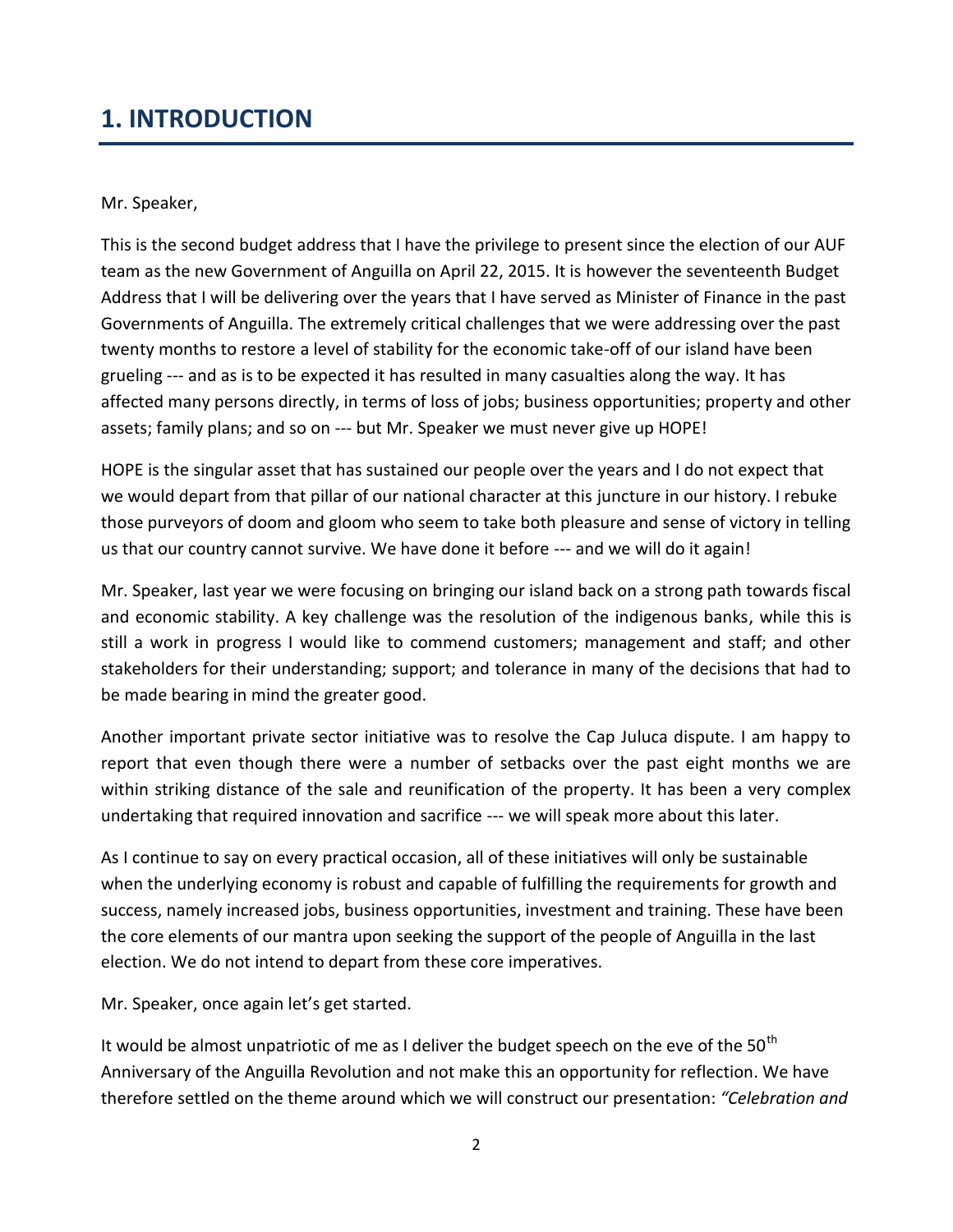*Realignment".* The idea is to accentuate the positive aspects of the last 50 years and make adjustments to the path to the early vision.

Mr. Speaker, the 30th of May 2017 is fast approaching and on that day we will be celebrating the fiftieth anniversary of the birth of modern Anguilla. It is going to be a momentous occasion as we pay tribute to the Anguilla Revolution. The Anguilla Revolution does not rank as highly as the great revolutions that the world has seen but it is our revolution and we must always own and embrace it. The Time Magazine referred to it as " The Mouse that Roared" and if the media, social and otherwise in those days were as it is today, it certainly would have been a highly publicized international incident.

As I said Mr. Speaker, it was our revolution, it had its own goals and objectives and we must continue to honour and remember the efforts of our revolutionary leader, Hon. James Ronald Webster. His name is permanently etched in history because of his dedication to the cause of the Anguillian people. I also salute the other stalwarts of the revolution who are still with us. I can only imagine the pride that will be stirred in their hearts on 30th May 2017. In their honour, Mr. Speaker, I beg your indulgence to observe a moment of silence for all those stalwarts of the revolution who have moved on to the great beyond. If there is any truth to the saying then they will certainly be turning in their graves on 30th May 2017 *(…..Minute silence)*

Mr. Speaker those brave men and women, and some mere youth, did not have any grandiose revolutionary ideology. Their message was simple yet very powerful: *"We want a better life for the people of Anguilla and we are not going to get it if we become part of the state of St Christopher Nevis and Anguilla".* This modest mantra was captured in what I will call the revolutionary anthem: *" We are out to build a New Anguilla".*

They may not have had any grandiose revolutionary ideology but they were totally dedicated to their beliefs and I truly believe that they were willing to give their lives for the cause. The day when the members of the Royal St Christopher Nevis Anguilla Police Force were expelled marked the beginning of a 50-year journey and like most journeys there have been peaks and valleys. This is not a history lesson, Mr. Speaker but at this juncture there seems to be an appropriate place for this reminder in this address.

It is not unusual for activists to be vilified by those who are the targets of their activism. Modern Anguilla will be 50 years old next year and this is a good time to highlight some of the facts and even the perceptions of that valiant period in our national history.

Mr. Speaker, Anguillians may not have been totally clear on what path was to be followed but it was clear that the statehood route was not an option. Anguillians knew very clearly what they did not want. There was distrust in being governed from Basseterre and Anguilla's record in terms of economic and social progress was so dismal that it fuelled this distrust. Premier Robert Bradshaw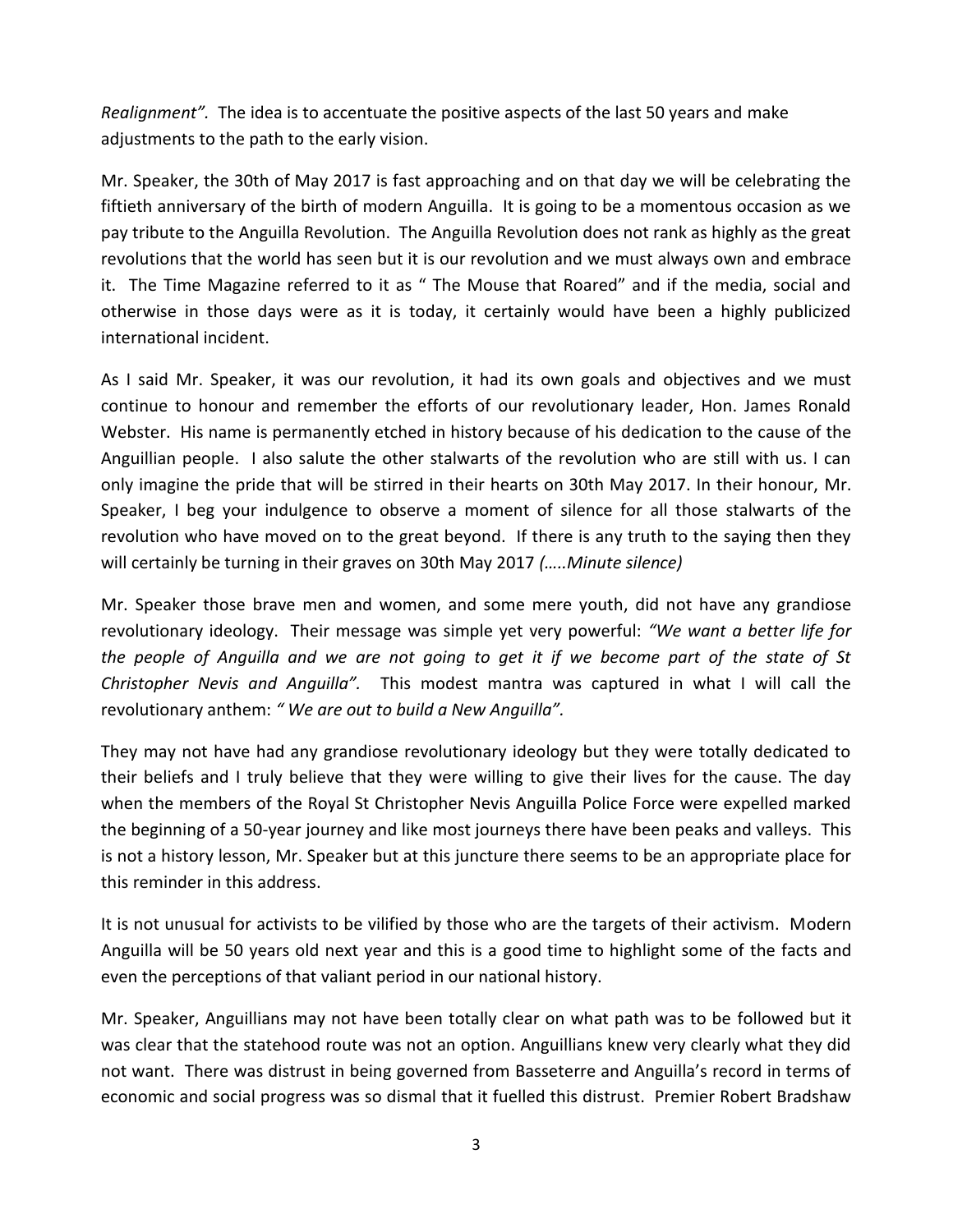was viewed as a larger than life figure who had no positive intentions for Anguilla. Whether or not it is a myth or a definite fact, some unkind statements concerning Anguilla were attributed to Premier Bradshaw and this served to strengthen the resolve of the freedom fighters. Premier Bradshaw was credited as having said: "I will not rest until I have reduced that place (Anguilla) to a desert."

So Mr. Speaker, our 50 year journey began on 30th May 1967. After a period of self-administration and much interaction with London and its representatives, Anguilla was invaded by Britain on 19th March 1969. The objective of restoring law and order was overstated and history has recorded that Anguilla's revolution was a bloodless one --- even when law and order was in the hands of the "interim" police force in Anguilla. So not for the last time Britain would have made a mis-judgment on Anguilla. There was no need for such a show of force. The invasion was described as the Britain's Bay of Piglets, The Paper Blitzkreig and War in a Teacup by pundits critical and cynical of the show of force shown by the British. The invaders were welcomed with open arms so that there was no reason for the British to escalate the "War in a Teacup".

The Anguilla Revolution in the sense of a potential armed conflict was now over. Anguilla would not be a part of the state of St Kitts Nevis Anguilla but essentially a colony of Britain. The Anguilla Revolution re-established strong, essentially colonial ties with Britain. Now that Bradshaw was gone, there must be hope of economic and social progress for the Anguillian people. That was the HOPE Mr. Speaker and it is from that backdrop that we must examine whether we are celebrating longevity or tangible achievements and the extent to which there is need for realignment.

Reaching an important milestone in terms of longevity is always an achievement and that in itself is a reason to celebrate. Therefore Anguilla at 50 in of itself is the reason to recognize outstanding Anguillians and organize a number of cultural and education events. The round the island boat race is a staple among Anguilla day activities but next year there will be an extended focus on some educational aspects of the last 50 years and the extent to which the revolution has shaped and continue to shape our lives.

Mr. Speaker we do not live our lives in the abstract. We need our senses of touch, smell, feel, taste, sight and the like to be stimulated by positive experiences and over the last 50 years Anguilla has afforded those opportunities. Our airport, seaports , electricity, roads, homes, vehicles, planes, clothes, food, lights and many other things have been modernized and improved upon tremendously, so to the extent that they existed 50 years ago, there is no comparison to today. I know that does not exhaust our physical achievements but I am sure everyone gets the point Mr. Speaker.

On the human development side, no longer are top legal and health professions out of reach for Anguillians. 50 years ago there were few Anguillians who pursued studies in those areas but today Anguilla is turning out lawyers and doctors at a rate that belies its small population.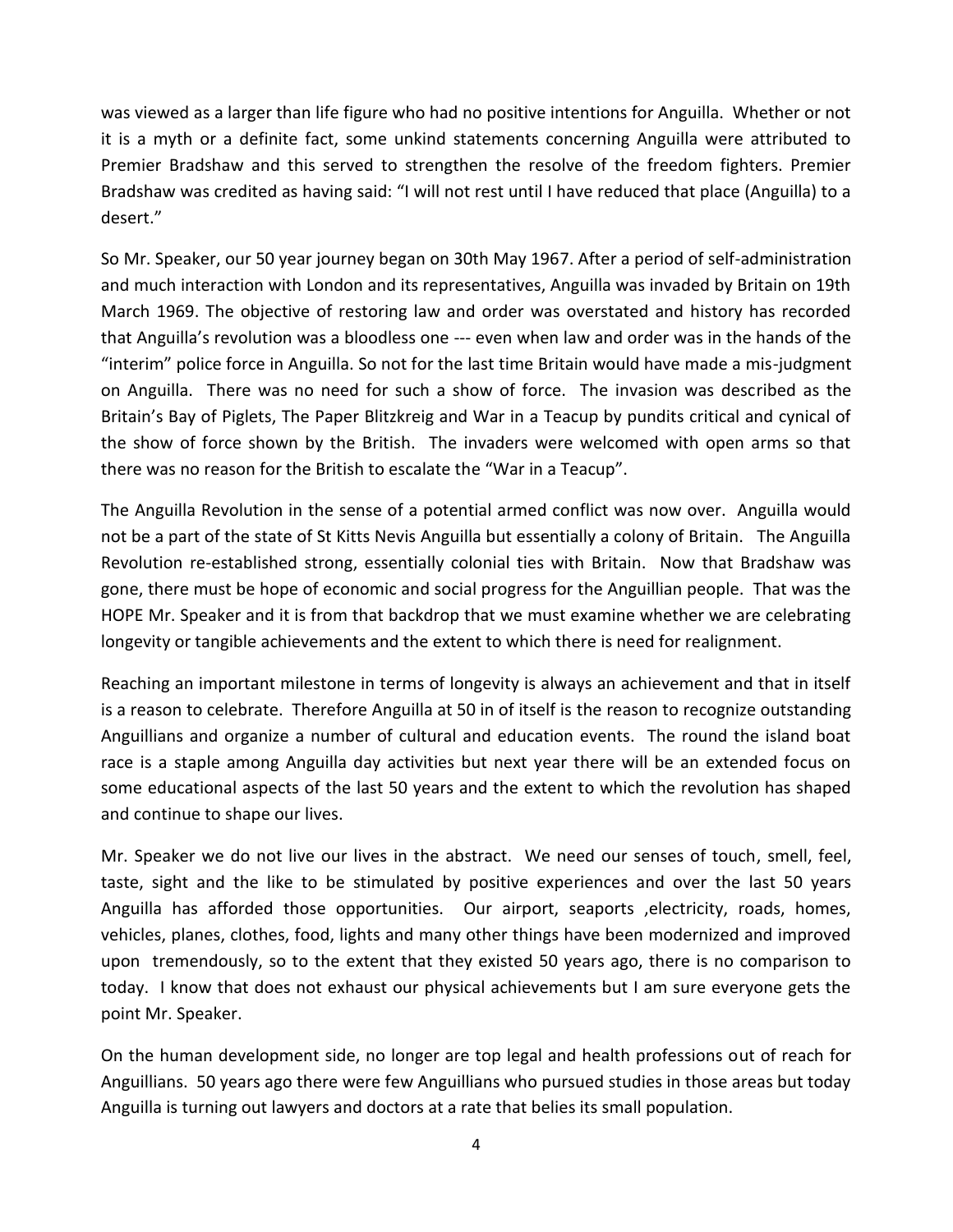In general Mr. Speaker, tertiary education for Anguillians is no longer a novelty but an expectation for most high school graduates. We hold our own at the best universities and colleges worldwide and are respected by our peers at all levels of academia. We are small but we pack a heavy punch. We have set the bar high so we expect a lot from ourselves.

Mr. Speaker there is no greater sporting event than the Olympic games and we have had a two time participant albeit for Great Britain. No change of allegiance can truly change her Anguillianness because she was nurtured right here in Anguilla.

There is no level of cricket higher than test cricket and an Anguillian also made it to the pinnacle in that sport as well. Mr. Speaker when 50 years ago is the benchmark, Anguilla is indeed modern Anguilla.

Our economy Mr. Speaker has evolved from one strongly reliant on remittances, subsistent agriculture and fishing into one that is dominated by tourism and construction for the most part. Another notable fact is that the women of Anguilla are no longer marginalized in the workplace like fifty years ago. They are well represented professionally in Anguilla and after all, they did play an important role in the revolution.

Mr. Speaker over the last 50 years we learned how to use financial institutions to help to better our quality of life. In a budget address many years ago, I spoke of how we no longer placed our savings under the bed but we are now patronizing our financial institutions. Please resist the temptation to say that we should have left it under the bed. That would totally ignore the great contribution that our banks have made to the improvement of our lives; the creation of prosperity; and the empowerment of our people.

Mr. Speaker in an address such as this, it makes no sense to try and give minute details of activities that would underpin the realignment. We are who we are: an Overseas Territory of Britain --- at least for the time being. In speech I gave at the 3rd Biennial National Development Conference in 2007 I said: "Our own Dr Aidan Harrigan, currently Permanent Secretary Finance, in the paper which he presented at the 2nd Biennial National Development Conference in 2005 reflected that "*the fact that Anguilla was essentially a "nuisance colony" as he coined it, has influenced where we are today- in the sense that having been "neglected" by the colonial power for most of the period between 1650 and 1967. Anguillians had to survive by their wits --- which has engendered a strong individual streak in us as a people. But this can be a double-edged sword because there are times when individual interests are best pursued through cooperative means. This does not mean that individual interests are subjugated. Far from it, just the realization that they are better served by pooling resources."*

Mr. Speaker, that piece was relevant then and may have even increased in relevance now and this must be an important part of the realignment. I know it sounds like a bit of a cliché, but we must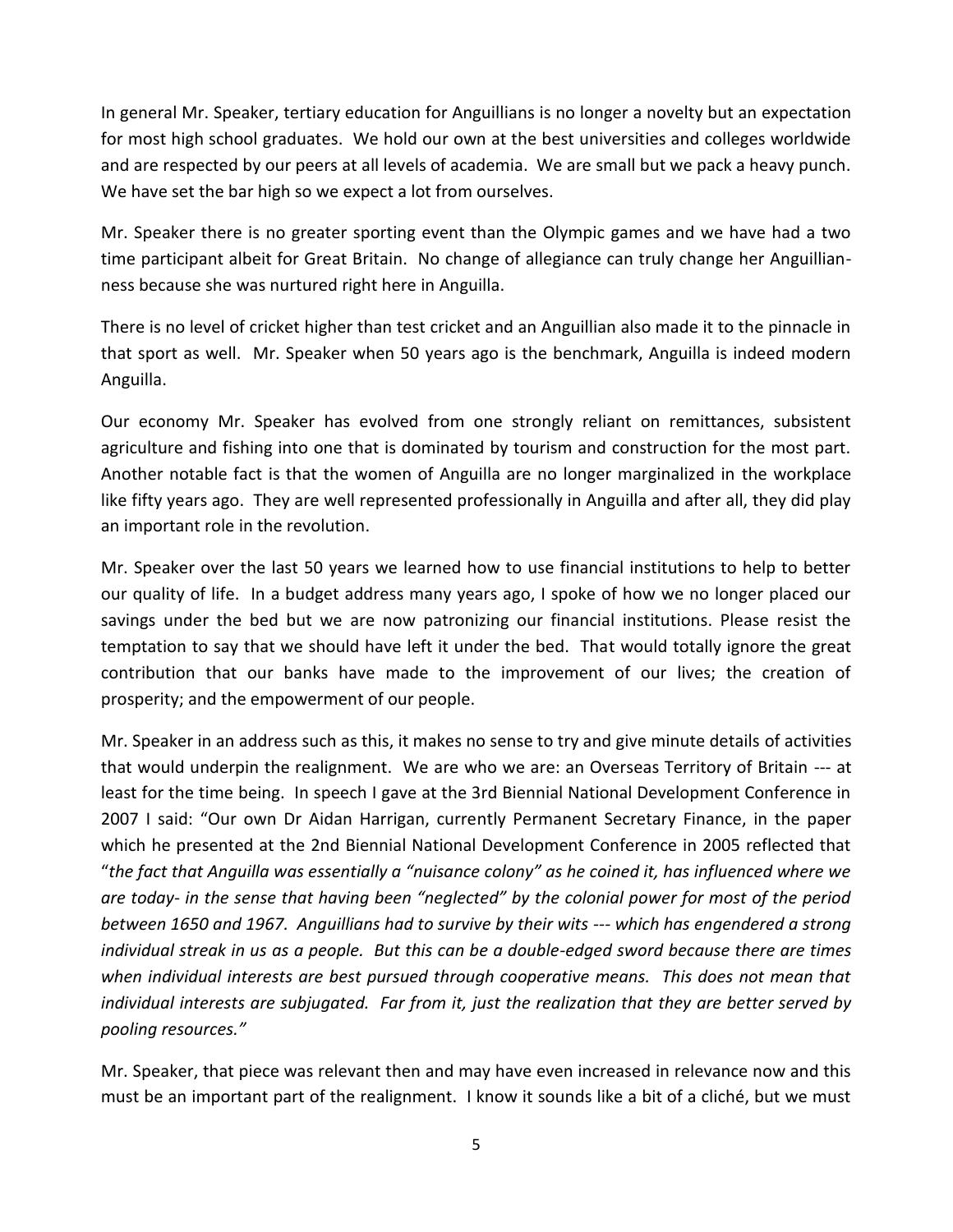come together. But in coming together we must settle on our goals and objectives in terms of national development. I have always been an advocate for social transformation in our quest to understand the relationship between governance and development. I will again quote Clive Thomas of the University of Guyana who advocates a social capital oriented path to development and this is an ideology that must be part of our realignment and its characteristics are:

- It is humane ---- elevates social concerns over individual gains/losses;
- It is sustainable ---- Its time horizon is oriented to future generations;
- It is empowering ---- It is not based on exploitation;
- It is Synergistic ---- It affects and is affected by all areas of social life;
- $\bullet$  It is catalytic  $-$  It is an agent of change;
- It is mobilizing ---- It helps to develop the energies of society;
- It is accountable and responsible ----It emphasizes sharing and trust;
- It is concerned with both development and distribution of the benefits of development;
- Its accumulation is driven from below --- because of its social character.

In our relationship with the Britain, governance is always high on the agenda as in the policy framework for fiscal responsibility. Good governance must be about generating optimal outcomes in terms of sustainable human development. We need to examine to what extent we have been a party to good governance in the wider socioeconomic developmental context.

# **2. ECONOMIC AND FISCAL REVIEW**

#### **2.1 REVIEW OF THE ECONOMY 2015**

Mr. Speaker, let us place our discussions in context by first reviewing that state of our economy in 2015, as the state of the economy underpins everything that transpires in Anguilla. I am pleased to say we in Anguilla experienced another year of progress, another year of steady growth, another year of Anguilla rising, as we, like the rest of the world, continue on our road to recovery.

Last year Mr. Speaker, our economy grew in real terms by a modest **2.81 per cent**. This is a respectable and sustainable level of growth for our small nation. This **2.81 per cent** compounds growth of **5.6 per cent** of the previous year and **0.5 per cent** the year before that. Growth compounding growth, compounding growth for three years strong as we continue to cement our climb out of the global economic recession. Gross Domestic Product, as a measure of economic output was **EC\$863.32 million** in 2015. Although we are not yet back to our peak level of economic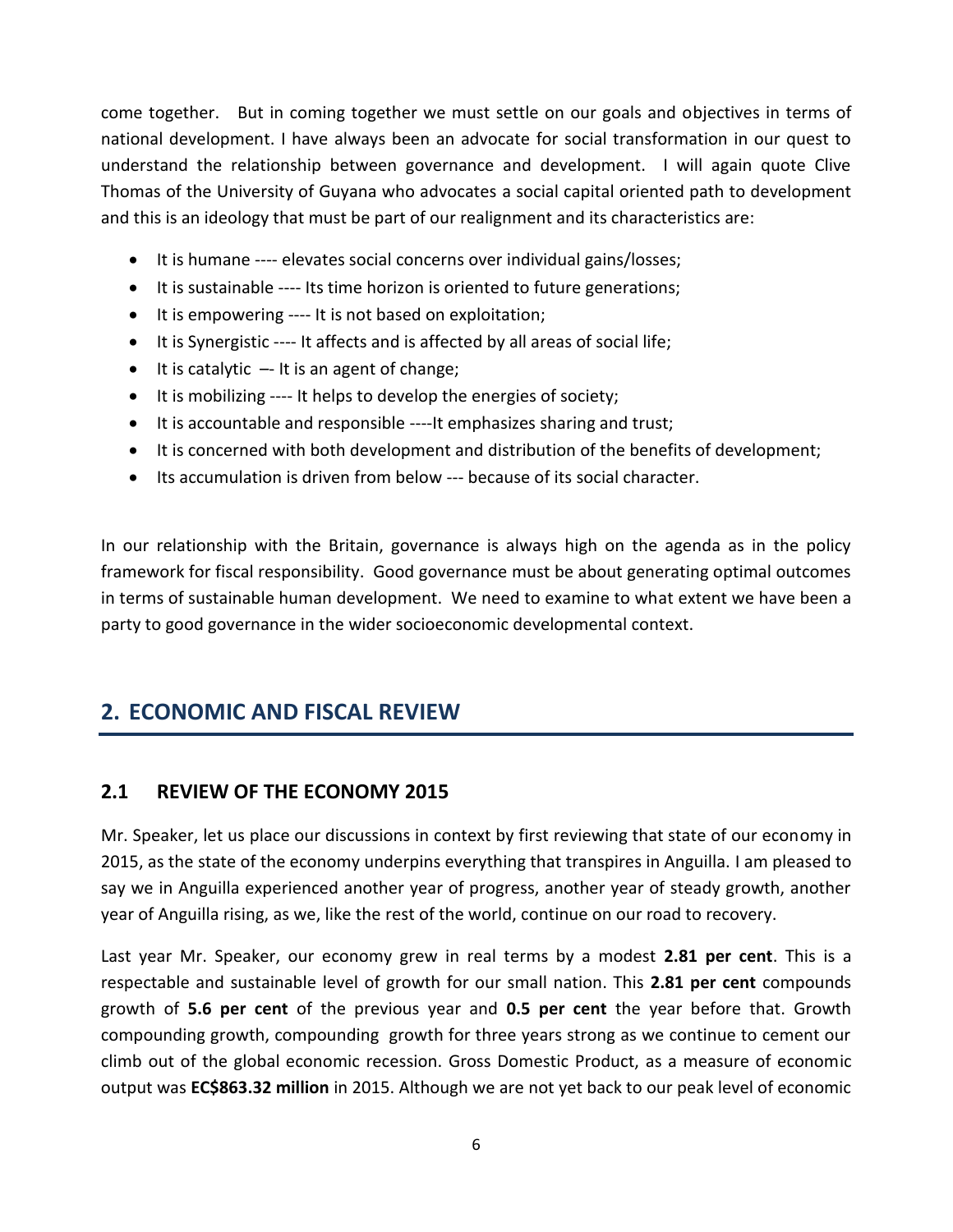output which was **EC\$959.25 million** in 2007 we are seeing the requisite growth in our critical sectors that will allow us to surpass that peak through controlled, sustained growth.

Mr. Speaker, allow me a moment to highlight—in brief—a few key economic developments in our sectors. In the past year, the most significant economic sectors in terms of their contribution to economic activity were: Hotels & Restaurants; Real Estate, Renting & Business Activities, Financial Intermediation, Transport, Storage & Communications; and Public Administration, Defence & Compulsory Social Security.

Notably Mr. Speaker, our economic mainstay—Tourism continues to drive growth and gainfully engage our labour force. The hotels and restaurant sector grew by **2.24 per cent** and contributed **EC\$145.52 million** to our economy in 2015. The expansion of tourism was as a result of a **5.25 per cent** increase in visitor arrivals over 2014. In 2015 we saw increases in both the stay over and daytripper categories of visitors contributing **EC\$344.62 million** to our local economy.

Mr. Speaker our construction sector—while only **36 per cent** of its size in 2008—still remains a significant driver of growth and employment. In 2015, the construction sector grew by a strong **7.6 per cent** following exceptionally high growth of **38.1 per cent** in the previous year. The slowing of growth relative to 2014 was expected however as many of the major tourism projects did their 'heavy lifting' in the previous year. Opportunely the continued construction at Zemi Beach, Manoah, the Reef at CuisinArt and Solaire as well as public sector investment projects kept the construction sector in Anguilla not merely afloat but expanding in 2015. This is significant as we recognize that in order for our recovery to continue, we must ensure that construction activity continues in our island.

Even beyond the growth in those pivotal sectors, it is heartening to report that our economy recorded an encouraging expansion in ALL of our other MAJOR economic sectors: Real Estate, Renting & Business Activities **2.25 per cent** growth, Transport, Storage & Communications **4.57 per cent growth**, Public Administration, Defence & Compulsory Social Security **4.18 per cent**, Financial Intermediation **4.79 per cent growth**. This explains the overall 2.81 per cent expansion experienced in our economy in 2015.

In 2016, we anticipate another year of compounding growth for Anguilla with real growth expected to be **4.30 per cent**. Real growth gives us a real reason to celebrate and realign as we take Anguilla forward.

## **2.2 FISCAL REVIEW**

Mr. Speaker, having reviewed the state of our economy, we will now focus on Government's 2016 fiscal position. This involves a review of recurrent revenue relative to recurrent expenditure, and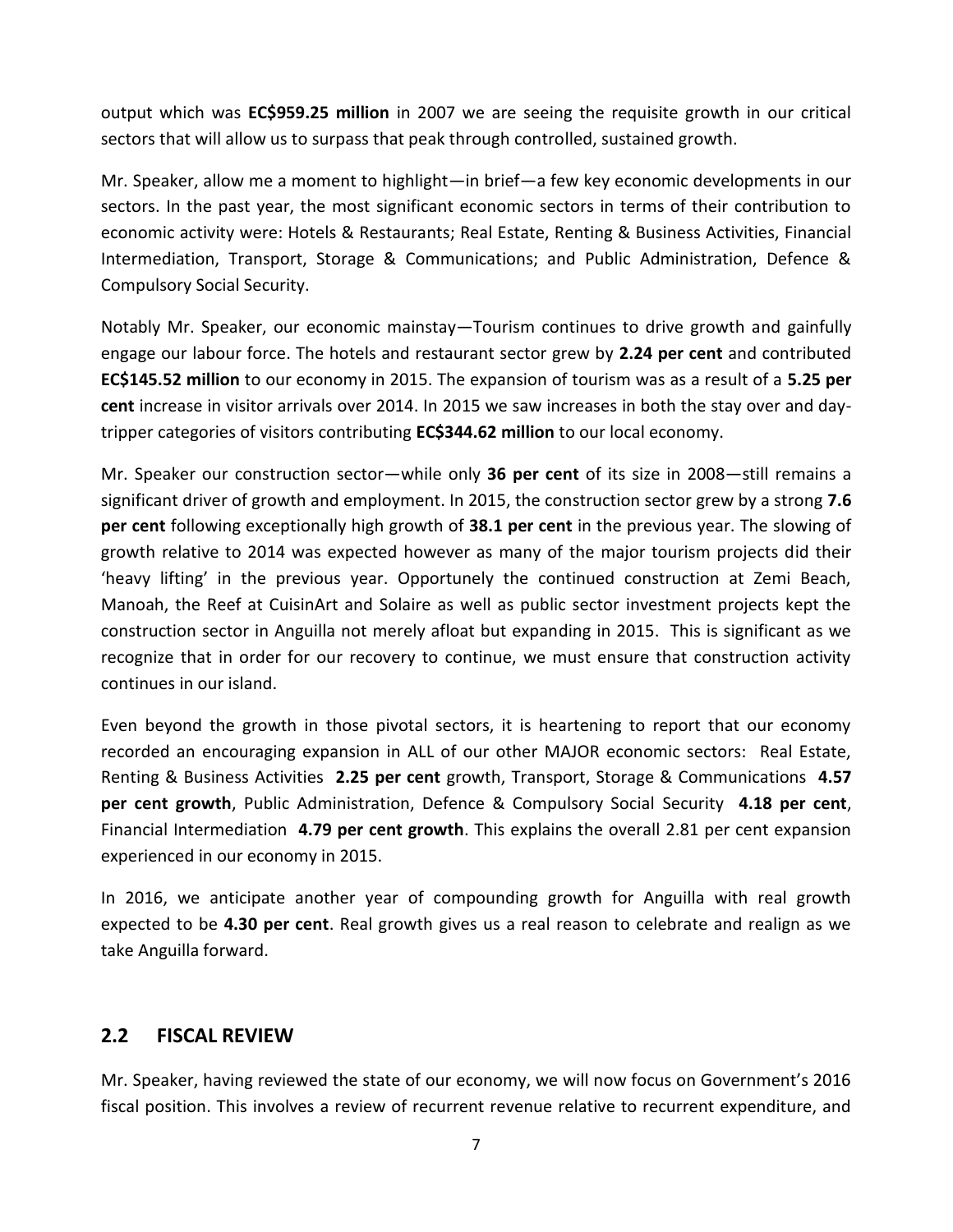combining this with capital revenue and capital expenditure. To give a true picture of the Government's overall fiscal balance, debt payments are taken into consideration. Mr. Speaker, despite recording a third year of consecutive economic growth, Government continues to operate within tight fiscal constraints. This year was particularly challenging given the increase in debt obligations. However Mr. Speaker, I'm proud to say that in the true Anguillian fashion we have met all our debt obligations for 2016.

#### **2.2.1 Recurrent Revenue**

Mr. Speaker, it is anticipated that recurrent revenue in 2016 will total **EC\$198.48 million**. If realised, it would represent an increase of **EC\$7.44 million** or **3.89 per cent** over 2015 when **EC\$191.04 million** was collected. Mr. Speaker, the major contributors to recurrent revenue remain unchanged in 2016 from previous years. Import Duty other continues to be the largest revenue contributor, with collections projected to yield **EC\$45.81 million**. Mr. Speaker, Accommodation Tax, the second largest revenue item, is expected to total **EC\$19.28 million**. This represents a **5.18 per cent** increase over 2015 collections of **EC\$18.33 million**. Customs Surcharge continues to be a significant revenue earner. Projections indicate that collections will total **EC\$17.10 million,**  compared to the budget estimate of **EC\$16.62 million.** Import Duty Fuel and Gas is projected to total **EC\$15.35 million** and the Interim Stabilisation Levy is projected to total **EC\$14.49 million**.

#### **2.2.2 Recurrent Expenditure**

Mr. Speaker, in 2016 recurrent expenditure is expected to total **EC\$188.32 million.** This is **EC\$14.04 million** less than the budget estimate of **EC\$202.36 million** and **EC\$580,000** more when compared to 2015. Mr. Speaker, I take no pleasure in reporting these expenditure figures as it is an indication that several planned activities had to be delayed for future implementation. And we all know there is greater uncertainty the further we move into the future. With that being said Mr. Speaker, this also signals that we are a fiscally responsible Government, making the tough decisions and only expending what can be afforded.

#### **2.2.3 Recurrent Balance**

The recurrent balance, the difference between recurrent revenue and recurrent expenditure, is projected to be a surplus of **EC\$10.16 million**.

#### **2.2.4 Capital Expenditure**

Mr. Speaker, capital expenditure for 2016 is expected to total **EC\$13.6 million**. This represents 51 per cent of the **EC\$26.5 million** that was budgeted.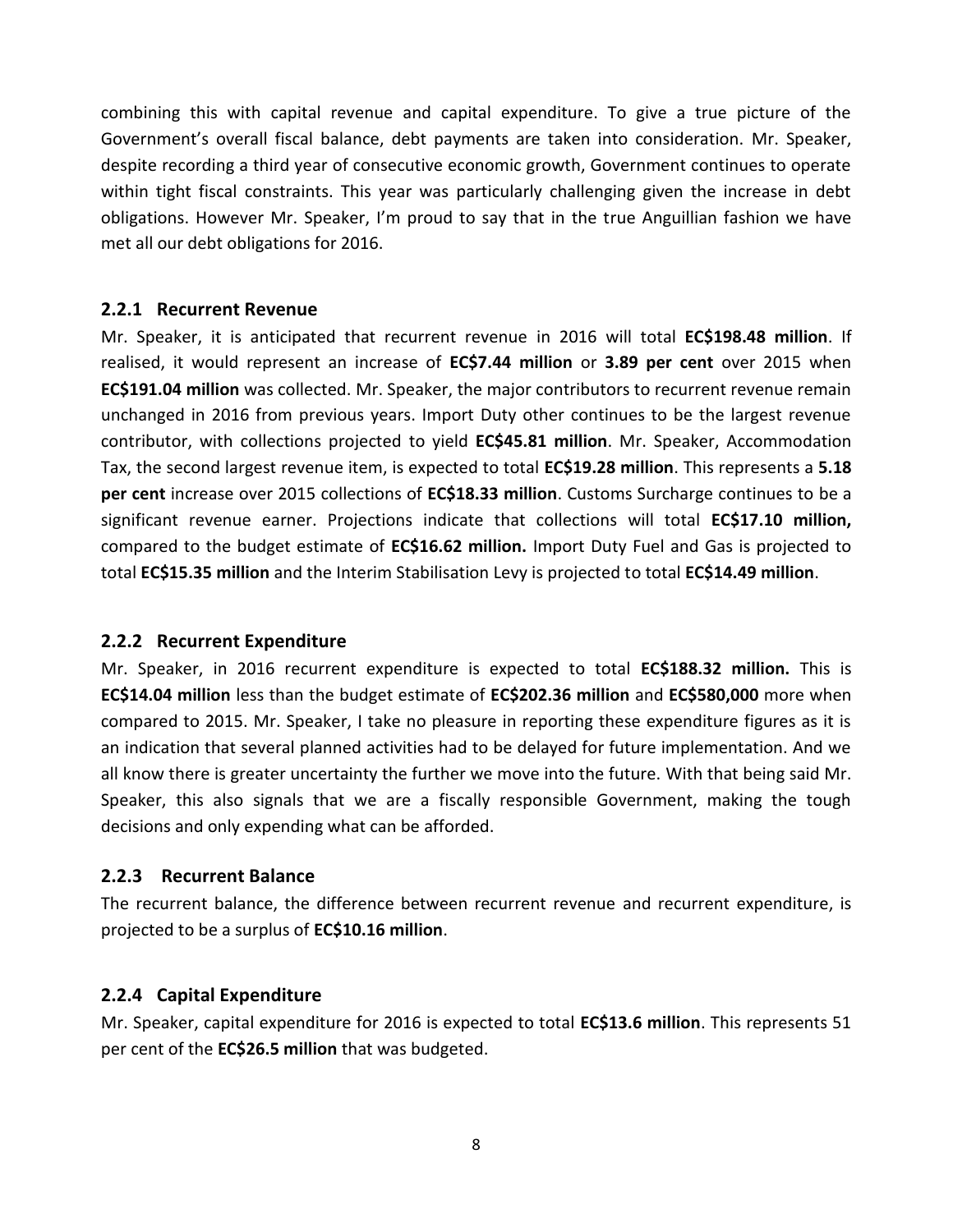Mr. Speaker, while the rate of capital expenditure indicates significant improvement relative to the performance of recent years, enthusiasm must be tempered by the fact that the majority of this expenditure has taken place across a few, albeit critical, project areas.

Many areas are left unaddressed as a result of on-going financial challenges. Unfortunately we have been unable to start the next phase of the Valley Primary School Development or to contribute significantly to the capital needs of the Health Authority or to pursue any new road developments – these are important projects, national projects, with nationwide impacts.

Mr. Speaker, to focus on the positive – key accomplishments during 2016 include the establishment of the Customs Department's canine unit in support of inspections and as a deterrent for criminal activity; some minor education developments key to providing an environment conducive to our children's learning and well-being; establishment of the DOVE II Centre to cater for our children with severe disabilities and completion of the PAHO-supported STEPS survey looking at the prevalence of chronic diseases in Anguilla.

Mr. Speaker, I take this moment to also acknowledge the contribution of the UK Government in three (3) areas of capital development that we have been able to advance. These are the Telecommunications Tower Replacement and the start of Fire Services Development Project that comprises the development of the Fire Hall and Air Traffic Control Tower. These were both financed by the balance of the UK Grant received in 2013. Additionally, the UK Government's permission facilitated a private financing initiative by Anguilla Roads Windward Roads to undertake the necessary repairs and rehabilitation of Road Bay Jetty.

We applaud the support of the UK Government and we applaud the initiative taken by our homegrown entrepreneur, Anguilla Roads.

#### **2.2.5 Capital Grants**

Mr. Speaker, in 2016, capital grants totaled EC\$5.58m from the UK Government in support of closing out the implementation of the Adrian T Hazell School Development and other minor education projects. This also included the start of implementation on the Telecommunications Tower Replacement Project and Fire Services Development Project which is the construction of the new fire hall and air traffic control tower. Government also received EC\$120,000 from PAHO for the implementation of the STEPS Survey.

#### **2.2.6 Capital Balance**

Capital grants in cash and in kind totaled **EC\$5.7million** and capital expenditure is expected to total **EC\$13.60 million**. This translated into a deficit of **EC\$7.90 million**. This was financed by funds from the Catastrophic Risk Insurance Facility (CCRIF) payout received in November 2014,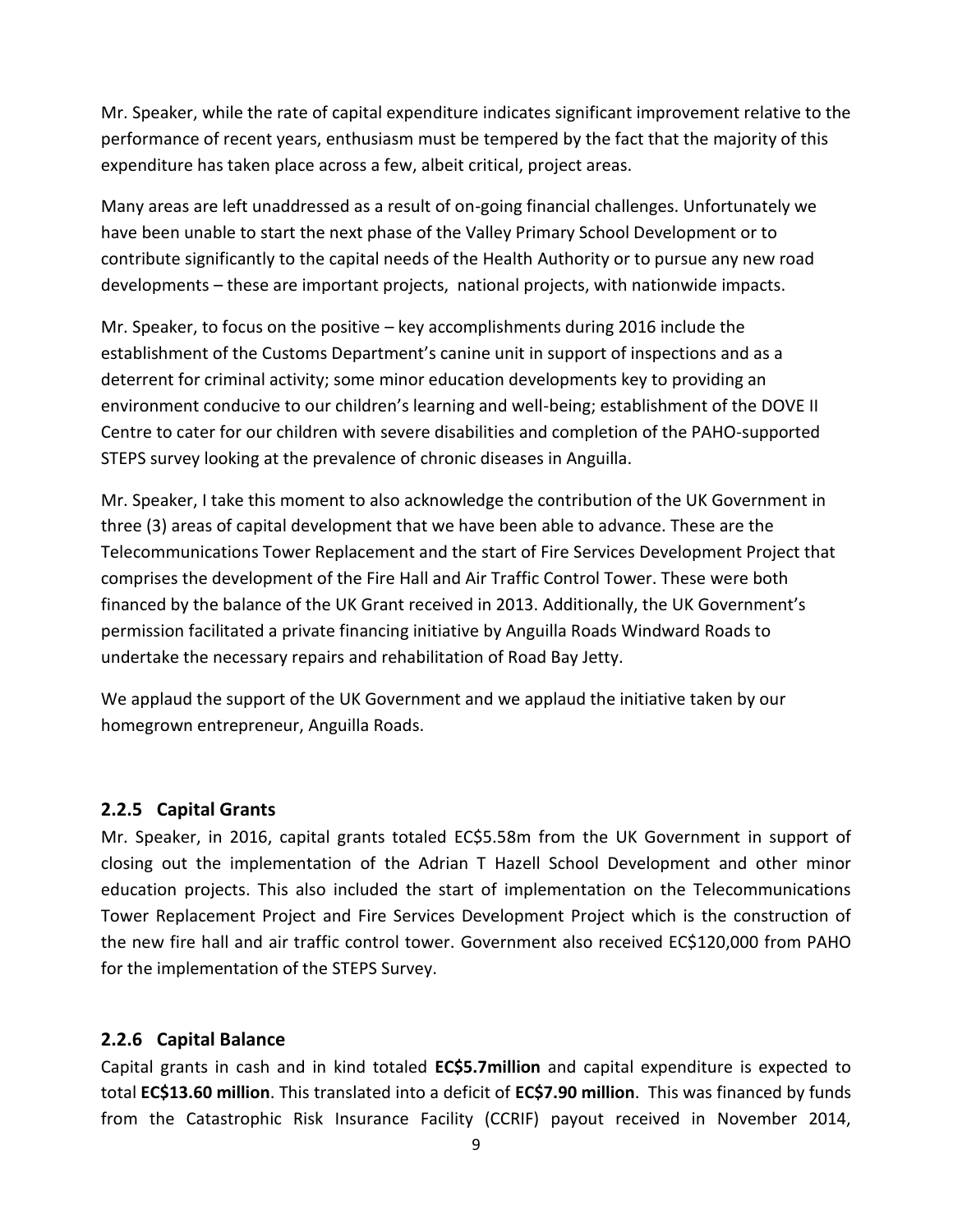drawdowns from the CDB loan in support of development of the Anguilla Community College, private financing in support of the repairs to Road Bay Jetty and recurrent surpluses.

#### **2.2.7 Overall Balance**

The 2016 overall balance takes into account the recurrent balance, the capital balance and financing. The recurrent balance is projected to be **EC\$10.16 million** and the capital account balance is projected to a deficit of **EC\$7.90million**. When financing of **EC\$4.15 million** is included, the overall balance of **EC\$6.41 million** is realised. Mr. Speaker, it does not end here. While we have recorded a surplus of **EC\$6.41 million** above the line, principal repayments of **EC\$18.97 million** were made. When these are taken in consideration, Government's true fiscal position is a deficit of **EC\$12.56 million**. To be able to meet the payments, **EC\$11.81 million** reserves were utilised.

#### **2.28 Debt report**

Mr. Speaker, prudent management of public debt aims to minimize borrowing costs, ensure timely debt service payments and keep risks at acceptable levels. This is in keeping with our debt management objectives. My Government aims to attain a sustainable debt profile over the medium to long term consistent with the Fiscal Responsibility Act, 2013. Anguilla has an unblemished record of never defaulting on its debt obligations and under my Government's watch we are determined to maintain this record. With that being said I will now provide a brief overview of the debt position.

Mr. Speaker, preliminary estimates show Anguilla's public sector debt stock at the end of 2016 stood at **419.24 million dollars** (45.45 per cent of GDP) which would represent a **97.09 per cent (EC\$206.53 million)** increase over the 2015 debt stock of **EC\$212.71million** (24.70 per cent of GDP). Of the outstanding debt for the period under review, Central Government debt accounted for **97.07 per cent** of the portfolio while the remaining **2.93 per cent** was accredited to government guarantees comprising of loans for the Anguilla Development Board, the Anguilla Tourist Board and the Anguilla Air and Sea Ports Authority. During the fiscal year 2016 the government proposed new borrowing totaling **EC\$325.0 million** in support of resolving the banking crisis. New borrowing and disbursements contracted for the fiscal year totaled **EC\$216.85 million.** Central Government accounted for **EC\$214.15 million;** which represented **the Anguilla Social Security Board (ASSB) Promisory Note** to aid a resolution of the banking crisis by safeguarding ASSB funds deposited with the former indigenous banks NBA and CCB. There was a disbursement of **EC\$0.15 million** on the Anguilla Community College Project Loan contracted in 2014 from the Caribbean Development Bank (CDB). To date, approximately **EC\$0.30 million** has been disbursed on this loan. Government Guaranteed debt accounted for the remaining **EC\$2.7 million** dollars incurred by the Anguilla Air and Sea Ports Authority (AASPA) to facilitate repairs to the Road Bay Jetty. The difference in the proposed borrowing and actual borrowing (**EC\$111.00**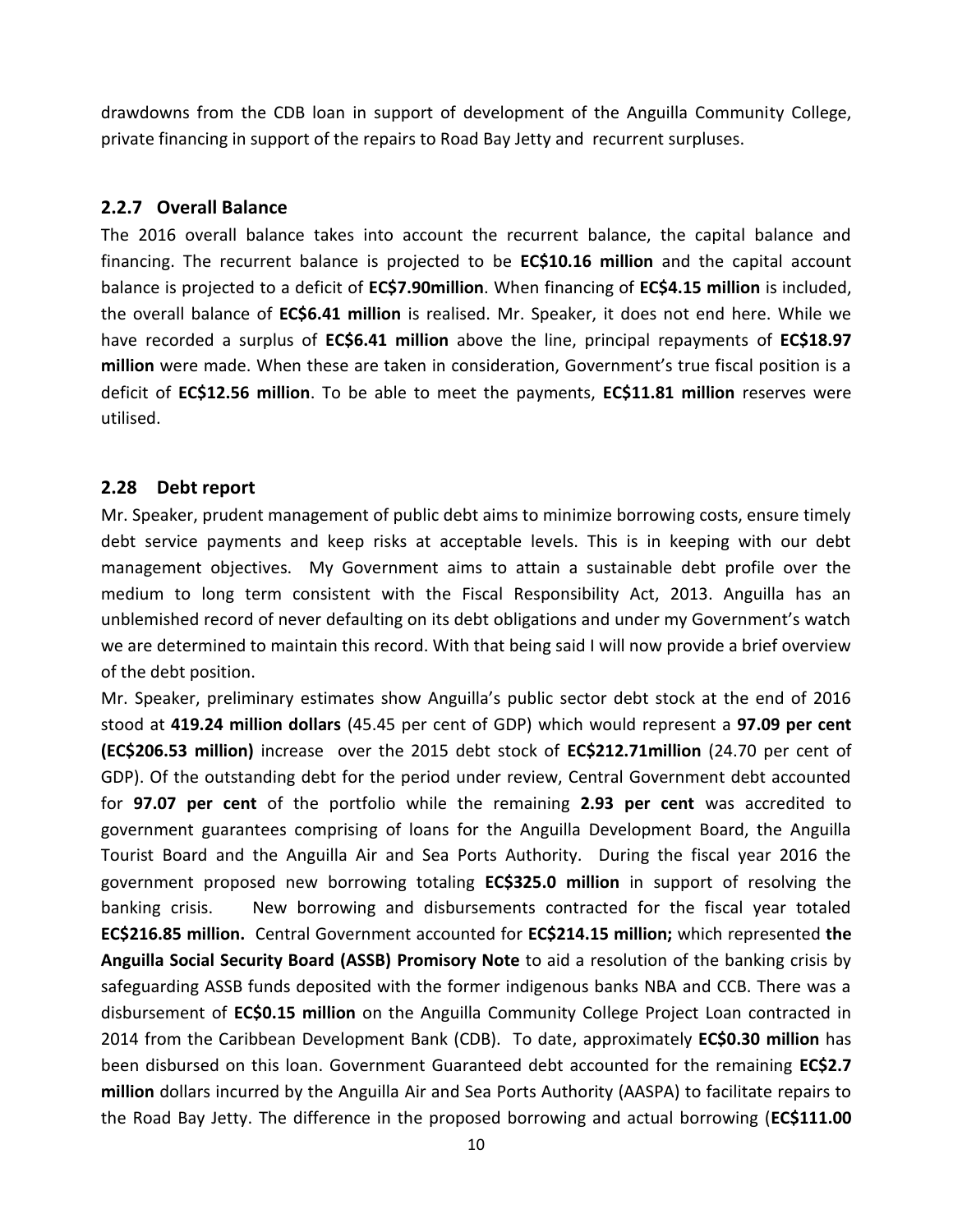**million**) was because of outstanding transactions to be finalized in relation to the approved **EC\$59**.**0 million** from CDB to assist with the banking resolution (Bridge Bank Capitalization loan) and the **EC\$52.0 million** Depositors' Protection Trust (DPT) Bond- both of which should materialize in 2017.

Over the last two years, debt servicing costs have risen due to the increase in new debt, the expiration of the moratorium on the CDB Policy Based Loan in the last quarter of 2015 and the use of the ECCB Cash Advance Facility and the Overdraft Facility with the National Commercial Bank of Anguilla (NCBA). This Government stands committed to managing this increasing cost through prudent debt management.

Mr. Speaker, in accordance with the Framework for Fiscal Sustainability and Development (FFSD) the Government of Anguilla was required to be in full compliance with the borrowing limits by the end of 2017. However, with the UKG approved borrowing in support of the banking resolution, the compliance date has been extended to 2025. The borrowing limits include the net debt and debt service ratios which should not exceed 80 per cent and 10 per cent of recurrent revenue respectively, and liquid assets which should be sufficient to cover 90 days or 25 per cent of recurrent expenditure. End of year projections show the net debt ratio at **199.35 per cent**, the debt service at **15.18 per cent** and liquid reserves at **8.20 per cent** or roughly **30 days**.

# **3. RECURRENT EXPENDITURE 2017**

Mr. Speaker, the 2017 Estimates of Revenue and Expenditure estimate an overall expenditure (including principal repayments) of **two hundred and thirty-five million nine hundred and fortythree thousand five hundred and eighty dollars (\$235,943,580)**. Mr. Speaker, the Recurrent Expenditure for the fiscal year 2017 is estimated at **EC\$211.96 million**, without amortization. This is a **4.8 percent** increase over the 2016 fiscal year of **EC\$202.25 million**. This increase over the 2016 budget is attributable to a number of Government undertakings across the various budget economic classifications.

Personal Emoluments will increase from **EC\$87.31 million** to **EC\$88.63 million**. This slight **1.5 percent** increase is largely due to the filling of positions in vital areas such as Anguilla Fire Services, Customs, Inland Revenue and others. Retiring Benefits will increase from **EC\$10.34 million** to **EC\$10.76 million**, a **4.0 percent** increase to facilitate the additional retirees in 2017. Interest Payments increased from **EC\$15.59 million** to **EC\$17.44 million** which is the largest increase of **11.8 percent**. This increase in interest payments is primarily to deal with new debt contracted in relation to the banking resolution and the projected disbursements on the Anguilla Community College loan. Goods and Services increased from **EC\$45.16 million** to **EC\$49.33 million**, a **9.2**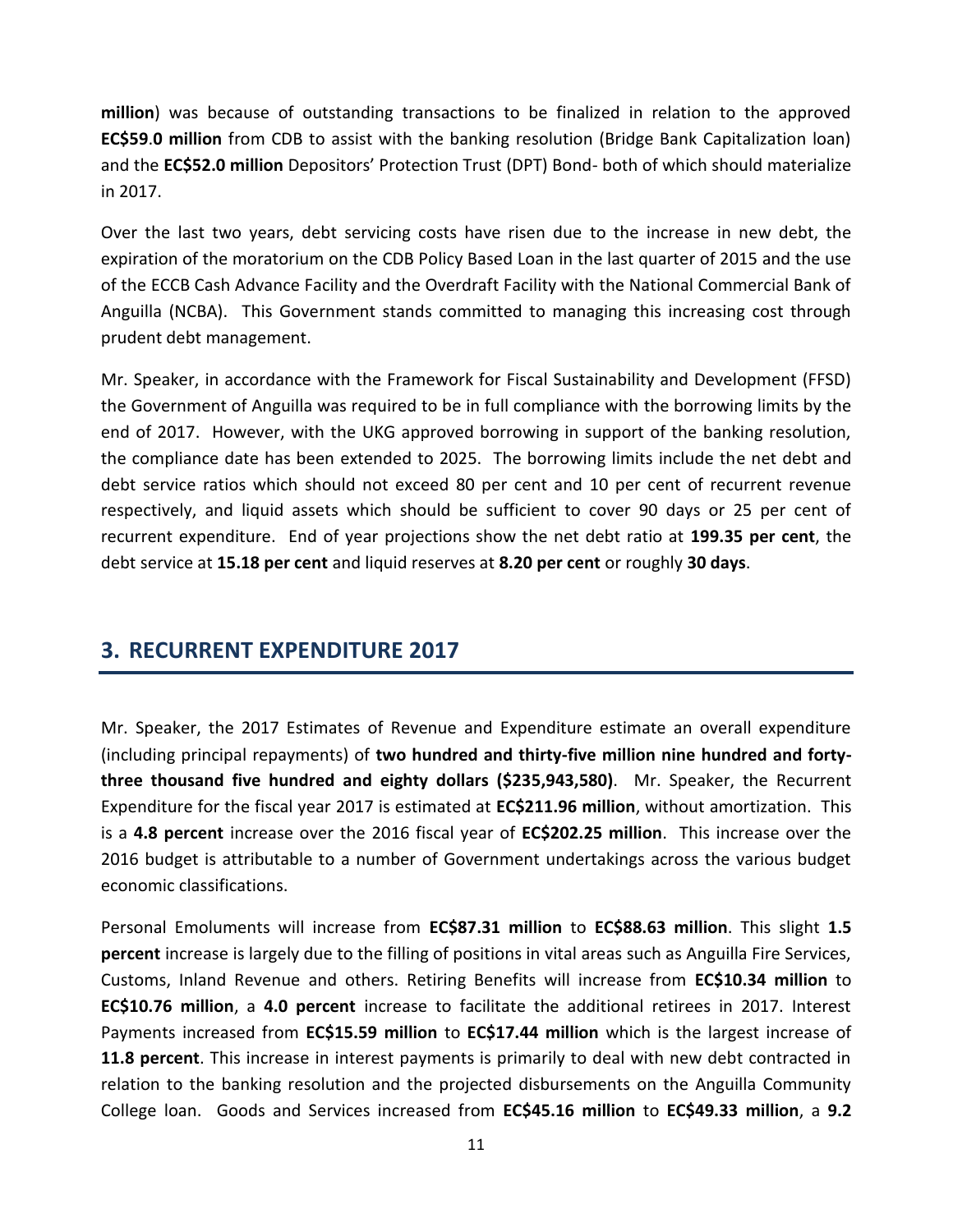**percent** increase over 2016. This increase is chiefly due to training, insurance, maintenance services, and supplies and materials. Lastly, Current Transfers which consists of disbursements to our Statutory Bodies increased from **EC\$43.93 million** to **EC\$45.80 million**. This **4.0 percent** increase is largely due to public assistance, health services, community and youth initiatives and sports.

Mr. Speaker I will now outline in some detail the expenditure allotment by ministry and department as well as the on-going and new initiatives of our ministries for the 2017 year.

## **3.1 H.E. THE GOVERNOR & DEPARTMENTS**

The 2017 recurrent estimate for the Governor's Office & Departments is **EC\$30.52 million.** Mr. Speaker this is a **5.8 percent** increase over the 2016 approved estimate of **EC\$28.84 million**. This overall increase is mainly as a result of training in Public Administration and increases in Personal Emoluments.

#### **Public Administration**

Public Administration, in collaboration with the Department of Information Technology and e-Governmenance Services (DITES), successfully implemented the first phase of Common Office (an automated online HR system). To date, a number of HR processes have been digitized. The next phase in the process is the recruitment module which should be implemented by January 2017. Public Administration also collaborated with the Governor's Office to conduct the second servicewide formal Employee Recognition Awards Ceremony. Six (6) awards were presented across categories including Outstanding Customer Service; Above and Beyond the Call of Duty and Public Servant of the Year.

Acting on the results of the Civil Service People Survey 2015, Public Administration focused on training to address the skill gaps, to allow leaders to reflect on their practice and to build leadership capability in the APS. A total of 31 training sessions across thirty-two (32) ministries/departments was conducted from September 2016 to November 2016. Five remaining departments including Teachers will receive this training in 2017

## **3.2 MINISTRY OF HOME AFFAIRS & DEPARTMENTS**

The Ministry of Home Affairs has a 2017 recurrent expenditure budget of **EC\$7.32 million** a very miniscule increase over the 2016 approved estimate of **EC\$7.31 million**.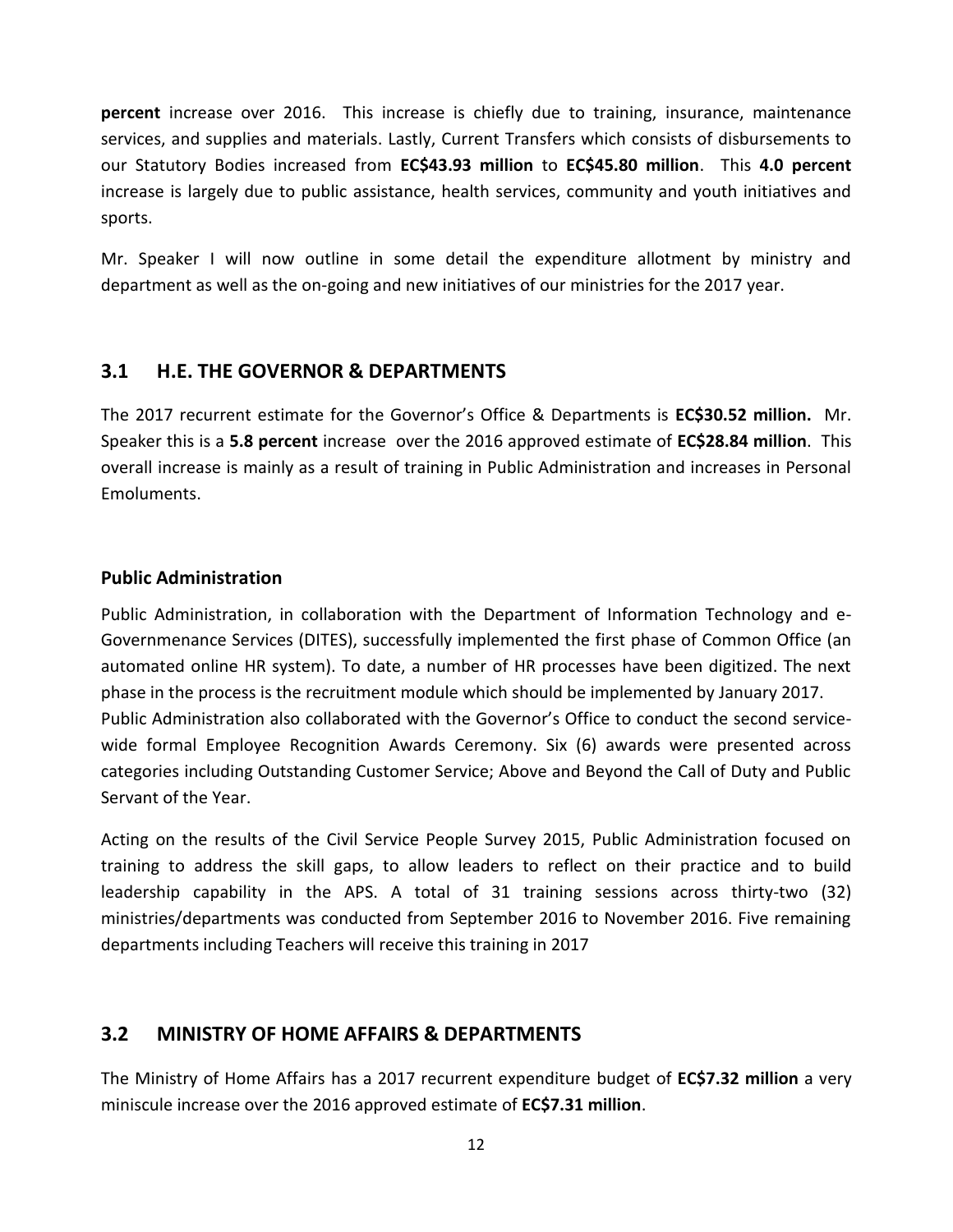The main focus of the Ministry of Home Affairs in 2017 will be the development of a new constitution and reform of the electoral process.

#### **Department of Labour**

The implementation of a modern Labour Code will continue to be the main priority for the Department in 2017. This, it is hoped, will adequately address employment issues in Anguilla and also enhance the services offered by reviewing current practices and ensuring use of best practice.

#### **Department of Information and Broadcasting**

Radio Anguilla will continue to provide a critical voice in the national interest; ever mindful of the need to provide fair, accurate and balanced coverage to the people of Anguilla at home and abroad. Radio Anguilla intends to play a lead role in the dissemination of information on next year's 50th anniversary of the Anguilla Revolution.

#### **Department of Environment**

Their key national programmes will continue in 2017 focused on enabling sustainable national development. These will include but are not limited to: The CDB funded programme titled; "Building Effective Governance for Land Use Planning and Environmental Management in Anguilla". Timely and responsive legislative amendments that aid development are critical to ensure the sustainable economic advancement of our island. Likewise, the finalization of the Anguilla National Ecosystem Assessment (ANEA) Project: Towards a Green Economy which has provided a framework for our national development plan.

#### **Department of Immigration**

In keeping with the Immigration Department's mandate, management intends to continue improving the human resources within the department by ensuring that officers receive the relevant training as it relates to their job; upgrade the computerized systems so as to provide more efficiency in the processing of passengers at the ports of entry. Improving public awareness by creating a Facebook page is another initiative for the Department in 2017. Additionally, the department will continue its effectiveness of illegal immigrant monitoring, detection and interception through increased use of technology, increased patrolling and operations within the Task Force Section - this will ensure that the security of the island remains paramount. Officers at the ports of entry will continue to provide excellent customer service and remain true ambassadors for Anguilla as a tourist destination.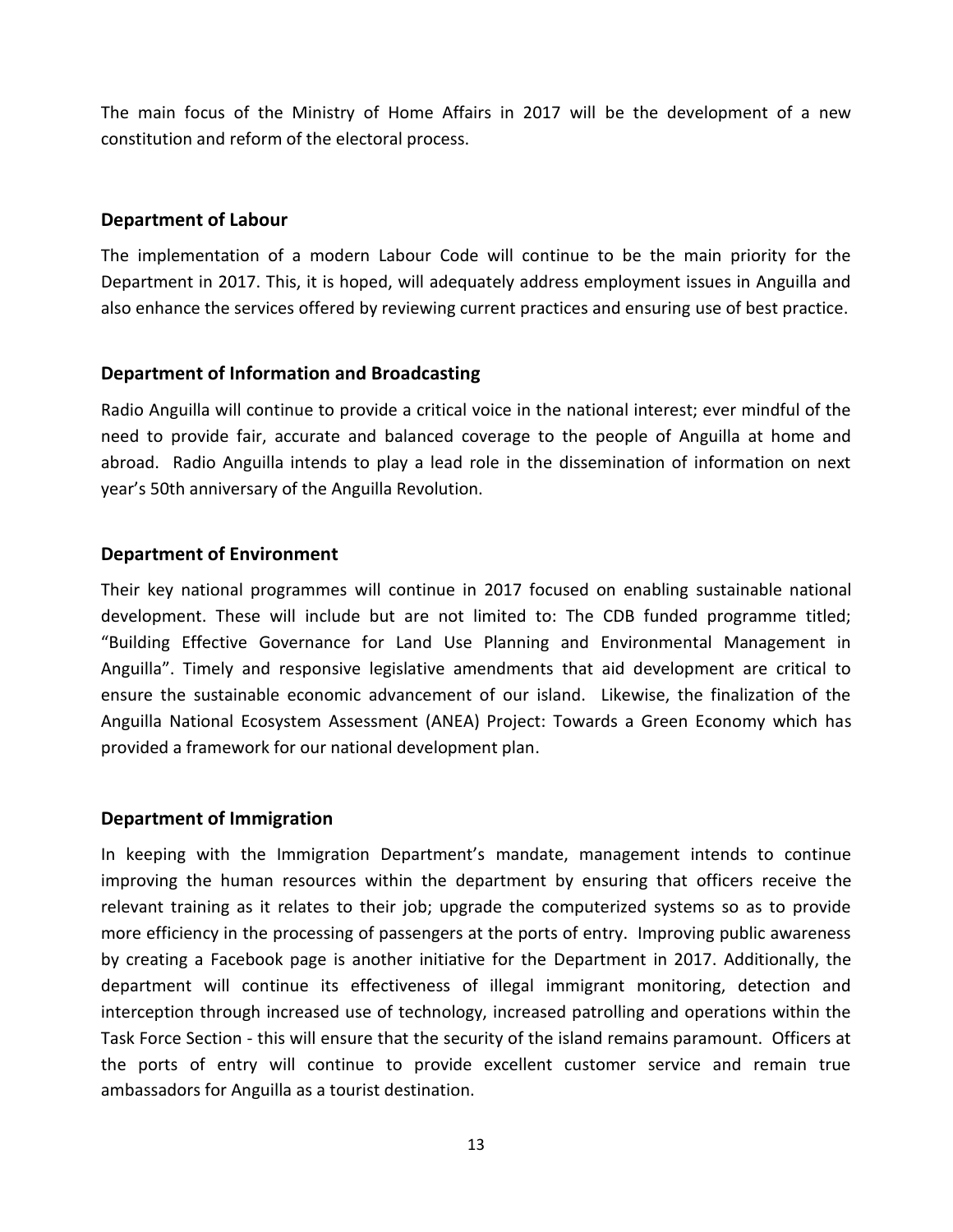#### **3.3 MINISTRY OF FINANCE, ECONOMIC DEVELOPMENT AND DEPARTMENTS**

The 2017 recurrent expenditure estimate for the Ministry of Finance is **ES\$76.79 million**, a **6.0 percent** increase over 2016 approved budget of **EC\$72.47 million.** Mr. Speaker, the major increases are due to Retiring Benefits which has an increase of **\$1.65 million** to facilitate retiring police officers in 2017. Also, there is an increase of **\$684 thousand** in insurance and **\$575 thousand** increase in domestic debt service payments. Additionally there will be increases in personal emoluments at the Inland Revenue and Customs departments, which are necessary for capacity building and the furtherance of the government's top revenue earning departments.

#### **Economic development, Investment, Commerce & Tourism**

Mr. Speaker, Foreign Direct Investment is imperative for economic development in Anguilla and the Government will continue to pursue appropriate FDI in the 2017 national development agenda, using policies carefully designed to ensure that the benefits are distributed throughout our island. The Government has recently negotiated an amended MOU with Altamer to expand the project to include a Marina and luxury real estate component. The Government continues to earnestly negotiate for the renovation and expansion of the Cap Juluca property and has recently finalised a new MOU with the intended developers. These projects are scheduled to commence in the first quarter of 2017 and are anticipated to significantly boost activity in the economy, particularly in the construction industry.

For the 2017 Budget period the Government will pursue the following economic stimulus measures which are designed to support economic growth and revitalise the real estate and construction sectors.

**1. Reduced Stamp Duty under the Stamp Duty Act** – Effective 1 January 2017, for Belongers only, the Government will reduce the applicable stamp duty on transfers from 5% to 2.5%. This reduction will remain in effect for three years.

**2. Reduced Stamp Duty under the ALHLRA** - Effective 1 January 2017, the Government will reduce the applicable stamp duty from 12.5% to 5% for built developments and 6 ¼ % for vacant land. This reduction will remain in effect for two years. Non-Belongers who purchase property will be granted an eleven (11) month visitor's stamp at the time of payment of the ALHL fees, to be renewed for the same term on an annual basis.

**3. Reduced Import Duty on Construction Materials** – The Ministry is currently designing a scheme to increase the affordability of home ownership in Anguilla and to generate activity in the construction sector. This scheme is being designed to ensure that our local businesses continue to be patronised and can benefit from such an initiative. The scheme is expected to be finalised by the first quarter 2017.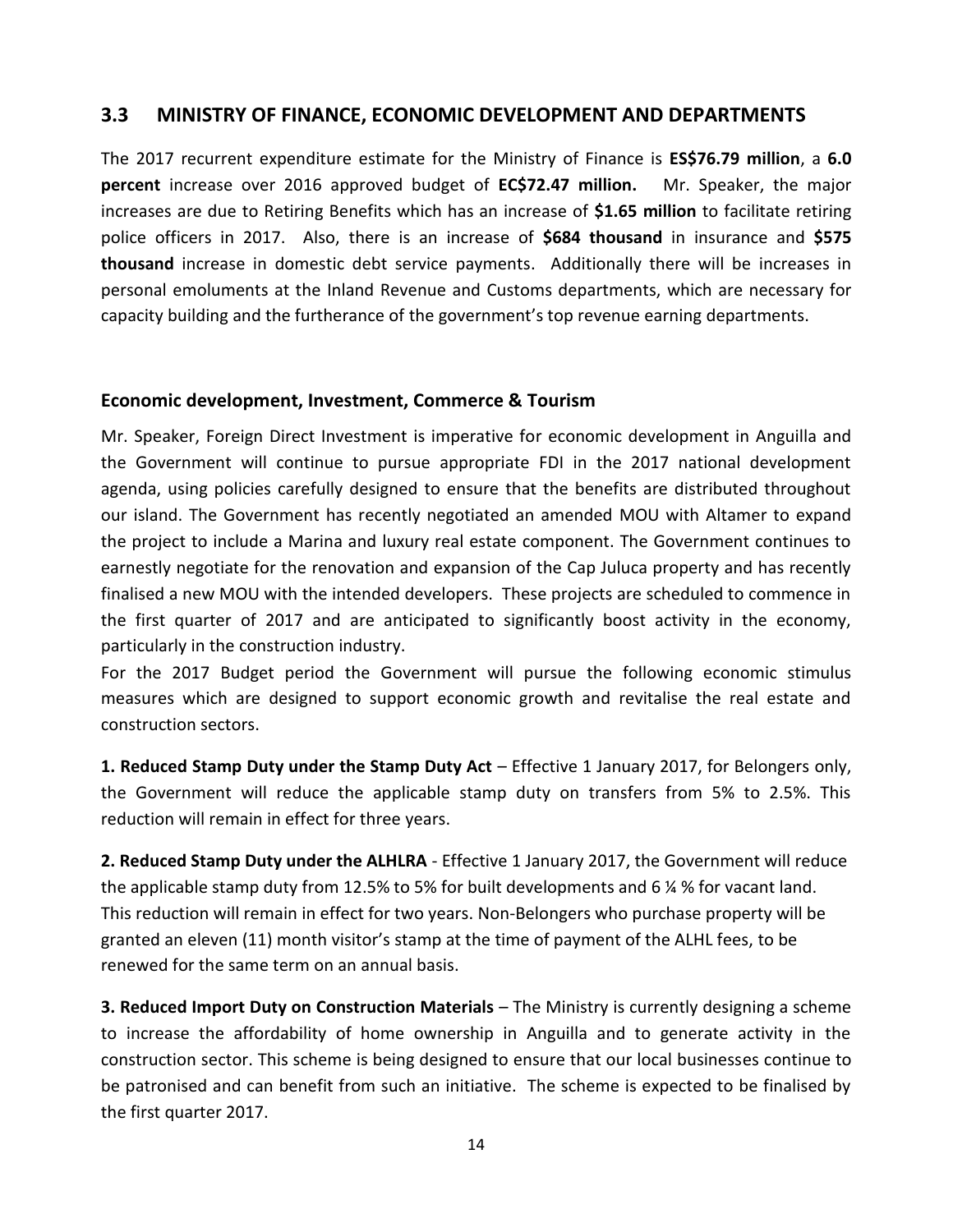Mr. Speaker, whilst trying to attract and facilitate investment in Anguilla we have to be mindful of the "race to the bottom" when concessions are used as tools to incentivise investment. As such, the Ministry is currently reviewing and implementing other means of attracting inward investment into our jurisdiction including a concession and incentives policy; streamlining our investment process and the development and implementation of a national investment promotion strategy.

The Government continues to consider and design an economic residency programme that is appropriate for Anguilla. Regionally, such schemes have generated significant economic activity and similar is envisioned for Anguilla.

#### **Anguilla Commercial Registry**

Mr. Speaker, as the global community continues to be less accommodating of international Financial Centres, Anguilla must position and maintain itself as a place to do cross border business. Anguilla remains committed to being a well regulated and transparent financial services sector so as to maintain its appeal to the participants.

Mr. Speaker the development of the ACORN system, some eighteen years ago, which provides for online registration and management of companies 24hrs a day, every day, has given Anguilla the ability to reduce many of the costs associated with international finance. ACORN is the gateway for Anguilla to remain a vibrant player in the financial services industry and we are committed to the improvements and upgrades of the ACORN platform and the rollout of a new beneficial ownership register. I expect that these initiatives will help us, Mr. Speaker, to improve our offerings in the Financial Services Industry and secure Anguilla's future.

#### **Department of Lands and Surveys**

The Department of Lands and Surveys in the coming year will be launching its official website as it aims to continue to review and improve its land policies. The Department is also pursuing the establishment of the island's first Global Positioning System (GPS) Continuously Operating Reference Station (CORS) into a more accurate and user-friendly system.

#### **3.4 MINISTRY OF SOCIAL DEVELOPMENT**

The Ministry of Social Development has a 2017 recurrent budget of **EC\$79.28 million**, a **3.0 percent** increase over the 2016 approved budget of **EC\$76.93 million**. This increase is due to **\$500 thousand** increase in the Health Authority's subvention, an increase of **\$543 thousand** in Public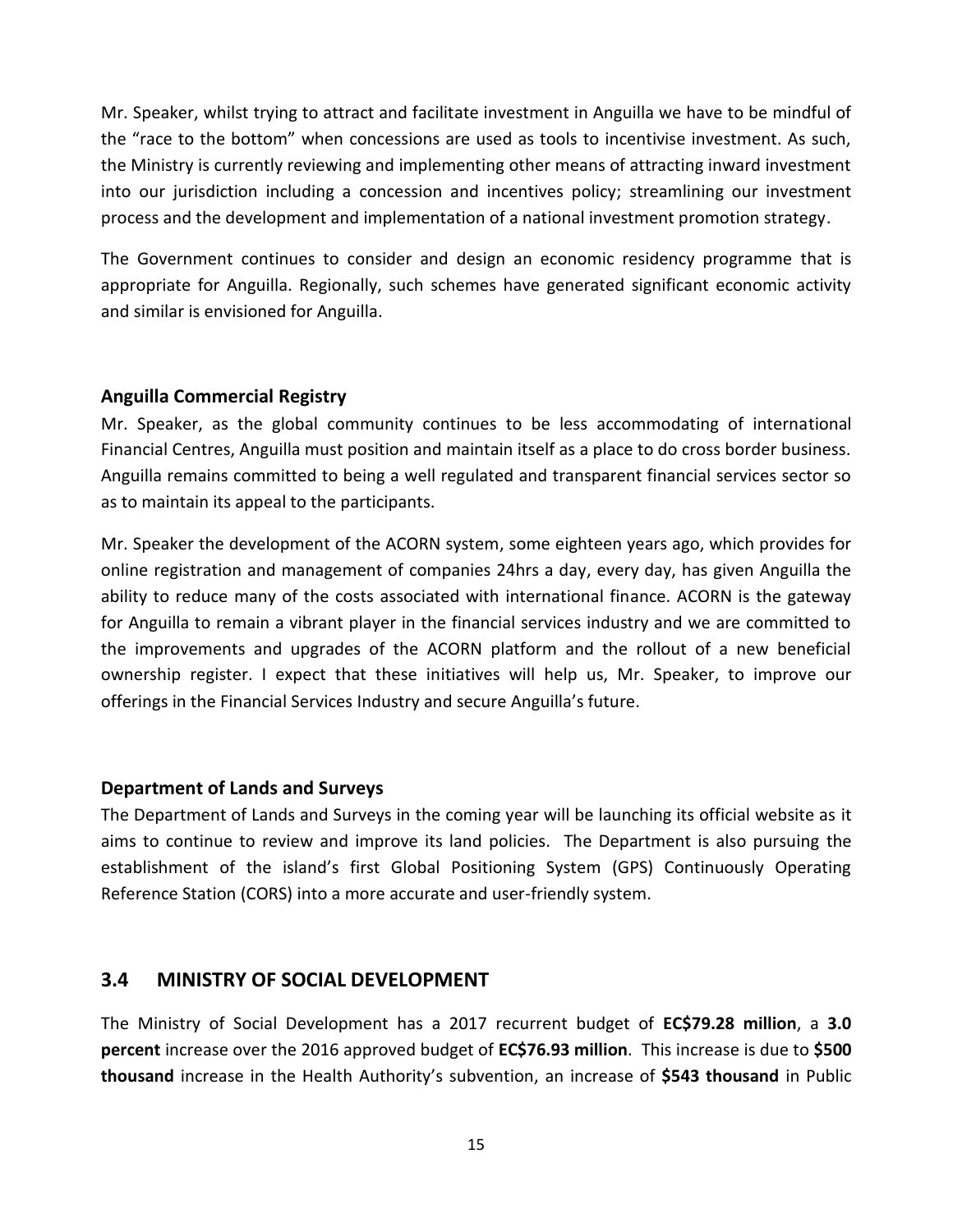Assistance and increases in social undertakings that the Ministry plans to continue in 2017. Some highlights under this ministry are as follows:

#### **Education**

The Ministry and Department of Education remain committed to the mission for education and endeavours to provide quality education services through highly motivated and competent educators. With the completion of the new Sector Strategy for 2015 to 2020, "*Education and Training for a better Future – Vision 2020*", the path is set for focused initiatives over the next five years.

This year has seen the laying of the foundation for initiatives in all of the sub-sectors of the education system. At Early Childhood, this is being done through initiatives such as the institutionalizing of the Standards for the Regulations of Early Childhood Services.

At Primary and Secondary, one area of focus is the improvement in Numeracy Competencies. One initiative to address this aspect is the continuous professional development of our teachers in numeracy skills. Technical and Vocational Education & Training is also a critical area of focus for human capital development. The necessary infrastructure is being put in place to ensure that appropriate provision is made to competently address the relevant curriculum needs.

#### **Sports**

The Department of Sports held its first ever Sports Expo with the theme "a renewed focus on Sports development". As part of the week of activities three of Anguilla's sports pioneers were inducted in the first sports "Hall of Fame".

The first ever International Tennis Foundation tournament was held at the Anguilla Tennis Academy attracting participants from over twenty countries. This initiative has the potential to generate significant benefits for the island in terms of sport tourism. Along these lines we also look forward to hosting the Leeward Islands Basketball Association (LIBA) Tournament later this month.

In 2017, the community sports programs will be intensified in an effort to enhance social cohesion and improve health benefits throughout the island. The organization of village festivals and traditional games are priority in 2017.

## **Youth and Culture**

The Department of Youth and Culture continues to promote and strengthen efforts geared at improving and advancing the general well-being and empowerment of our young people in Anguilla and the preservation and promotion of the island's cultural heritage.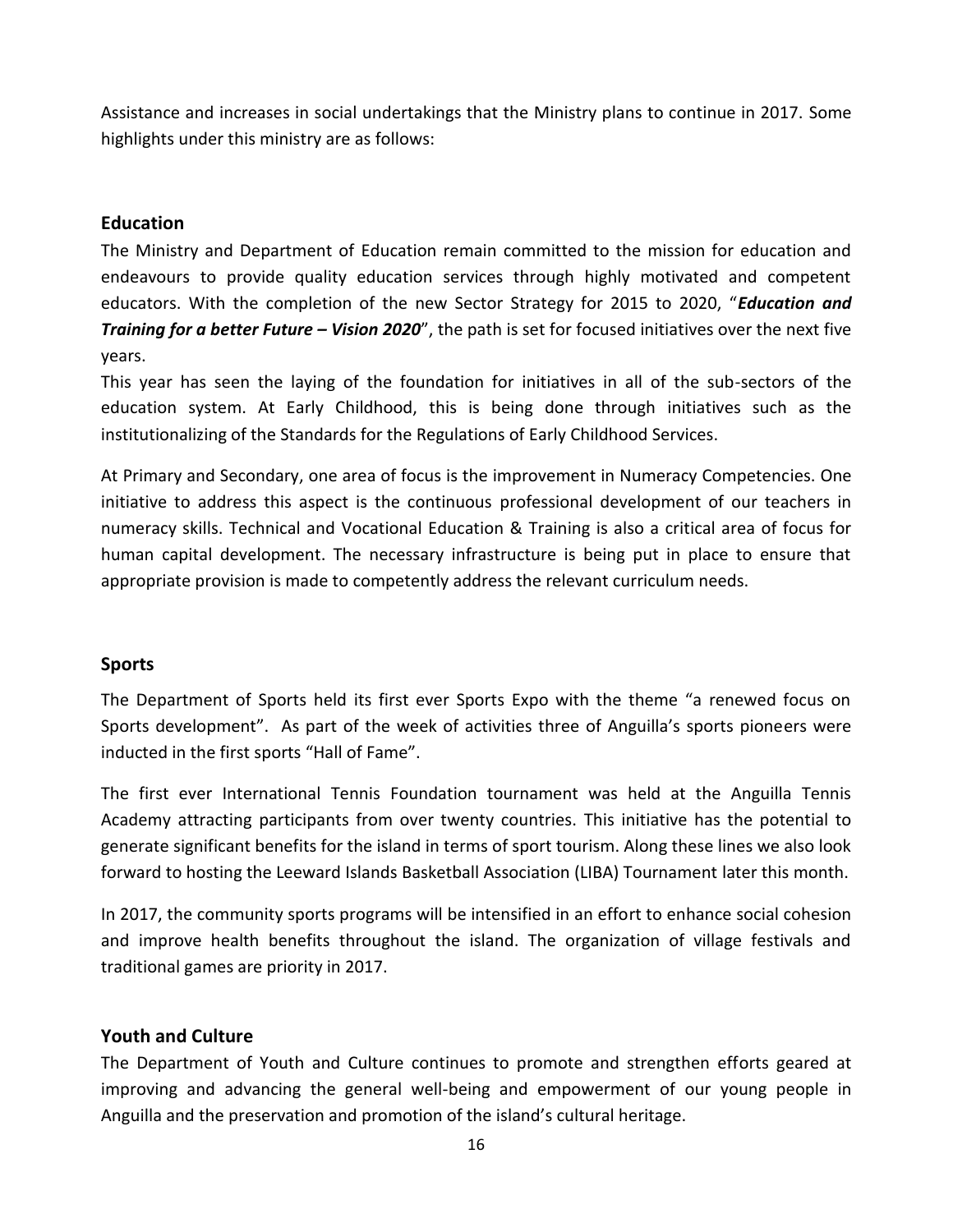2017 marks the  $10<sup>th</sup>$  Anniversary since the department was established. A comprehensive list of activities and events are planned to highlight and celebrate the work of the Department over the years.

Youth employment remains a primary focus of the department in 2017. The department's three principal youth employment programmes - the Job Link-Up Programme, the Anguilla GET SET Entrepreneurial Programme and the Youth Exposure Programme continue to effectively transition young people to sustained full-time employment.

The Department will pursue the establishment of the **Anguilla Youth Business Trust** in 2017, a public – private, not-for-profit entity to house the Anguilla GET SET Entrepreneurial Programme and provide on-going services to young entrepreneurs.

Work continues in the area of culture and arts preservation, development and promotion. Two major on-going projects are scheduled to be completed in 2017: the revision of **Anguilla Our Island** textbook and the establishment of an artist registry.

#### **Partners Advocating for Violence Eradication (PAVE)**

In 2016, PAVE made significant strides in addressing crime and violence through a UNDP supported programme. The Ministry's efforts to tackle crime and violence will be intensified in 2017 with the implementation of key activities including:

- The development of a database for crime statistics;
- Launch of a literacy/numeracy/ICT programme to support vulnerable members of our adult population who exhibit low literacy/numeracy/ICT levels; and
- Implementation of reintegration programmes to support residents of Zenaida Haven and Her Majesty's Prison post release.

#### **The Anguilla Community College**

The ACC introduced a number of new programmes during this Academic Year to strengthen the human resource and technical skills capacity of Anguilla. Despite many challenges we continue to push for increased programming that caters to community needs. Beginning September 2017, the college will be adding the BTEC Level 3 qualifications in Operations and Maintenance Engineering, Project Management in Construction sector, Hospitality Studies and level 2 qualifications in Applied Information Technology and Business Studies for the technical  $6<sup>th</sup>$  form.

The Technical Vocational Sixth Form programme previously offered at ALHCS has been transferred to the ACC. There are two streams: Hospitality and Construction Studies.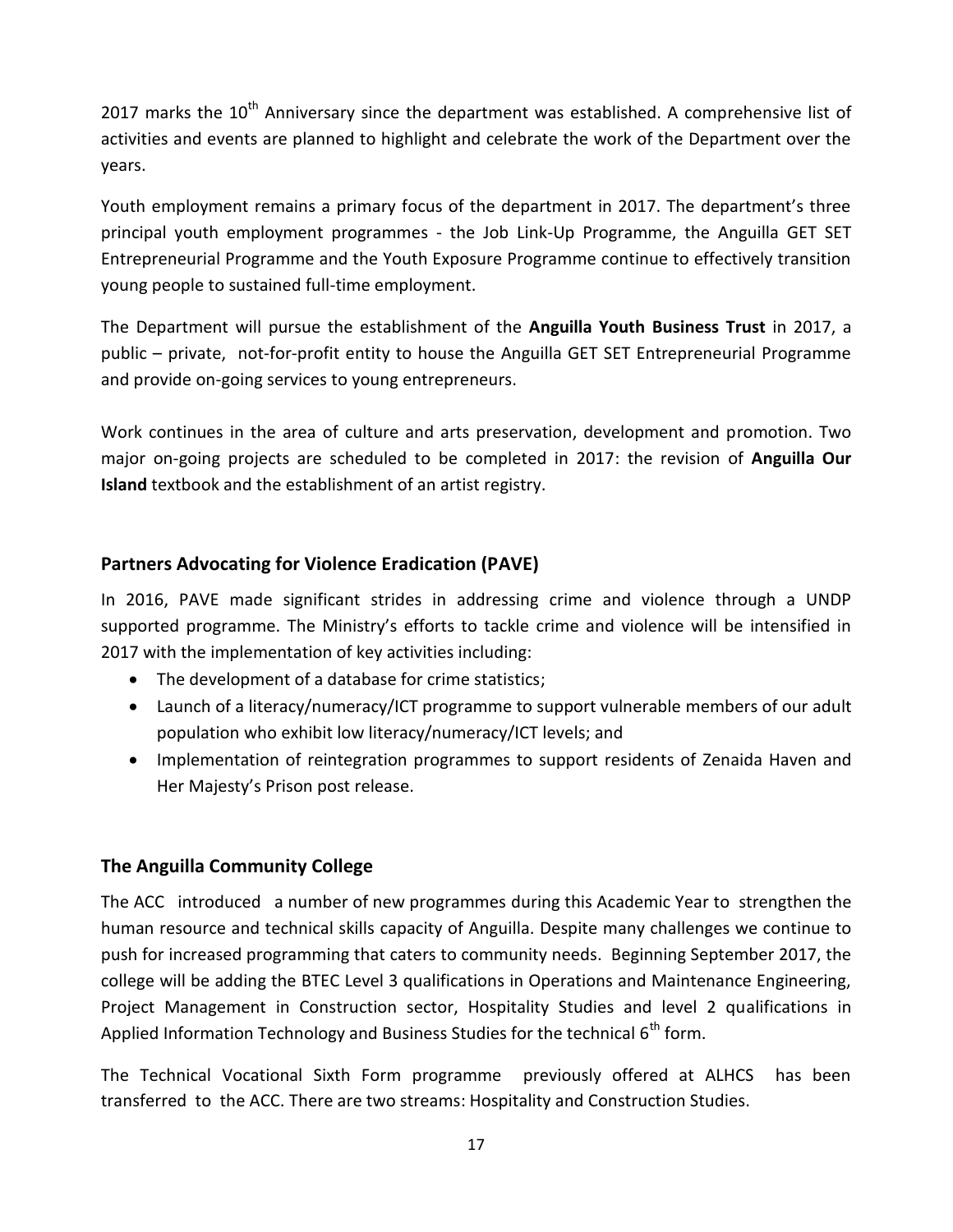#### **National Chronic Disease Unit**

The Ministry of Social Development made considerable strides in the fight against the Non-Communicable Diseases (NCD) in 2016 beginning with the finalization and approval of the National NCD Action Plan. Major initiatives in the NCD surveillance included the completion of field work for the STEPs and Global School Health surveys which assess NCD risk factors in adult and schoolage children respectively. 2016 also saw the launch of the Fit Teen Programme. Originally conceived by Results Driven Fitness Center, this collaborative initiative seeks to increase healthy lifestyles in teens in the areas of diet, physical activity and psychosocial well-being.

#### **Health Authority of Anguilla**

In 2016 the Health Authority of Anguilla moved closer to ensuring compliance with the Health Authority of Anguilla Act with Financial Statements signed off by the Chief Auditor for the years 2009 to 2013. The 2014 year statements are in final draft and the 2015 audit has commenced. A Primary Health Care Initiative was launched during 2016 aimed at improving access to primary care. The objective is to focus on preventative care while reducing healthcare costs associated with curative care. Pharmacy services were reintroduced at the Welches Polyclinic along with enhanced dental services. 2017 will bring a continued focus on improving the quality of services with major efforts already underway to increase the efficiency and effectiveness of healthcare delivery mechanisms.

#### **Department of Probation**

Staff of the Department of Probation and related agencies benefited from two major training opportunities in 2016 funded by UNICEF: the OECS Draft Model Child Justice Bill, and a Risk Assessment and Mental Health Screening Tool.

#### **Department of Social Development**

Mr. Speaker the Department of Social Development remained true to its goal of working in partnership. Existing bonds were strengthened and others forged in meeting the needs of the vulnerable, especially the children. Financial and other contributions from corporate citizens continue to supplement the department's limited budgetary allocation for services. Ongoing programmes to combat child abuse and other forms of violence continue. The Follow up to the 'Break The Silence Campaign' funded by UNICEF/DFID/UKAID continued in 2016 with the execution of a national Stakeholder Roundtable Discussion, a presentation of research findings on bullying in the primary schools, and the publication of a research paper memorializing the outputs of the National Anti-bullying Campaign Initiative to date. Much progress has been made with the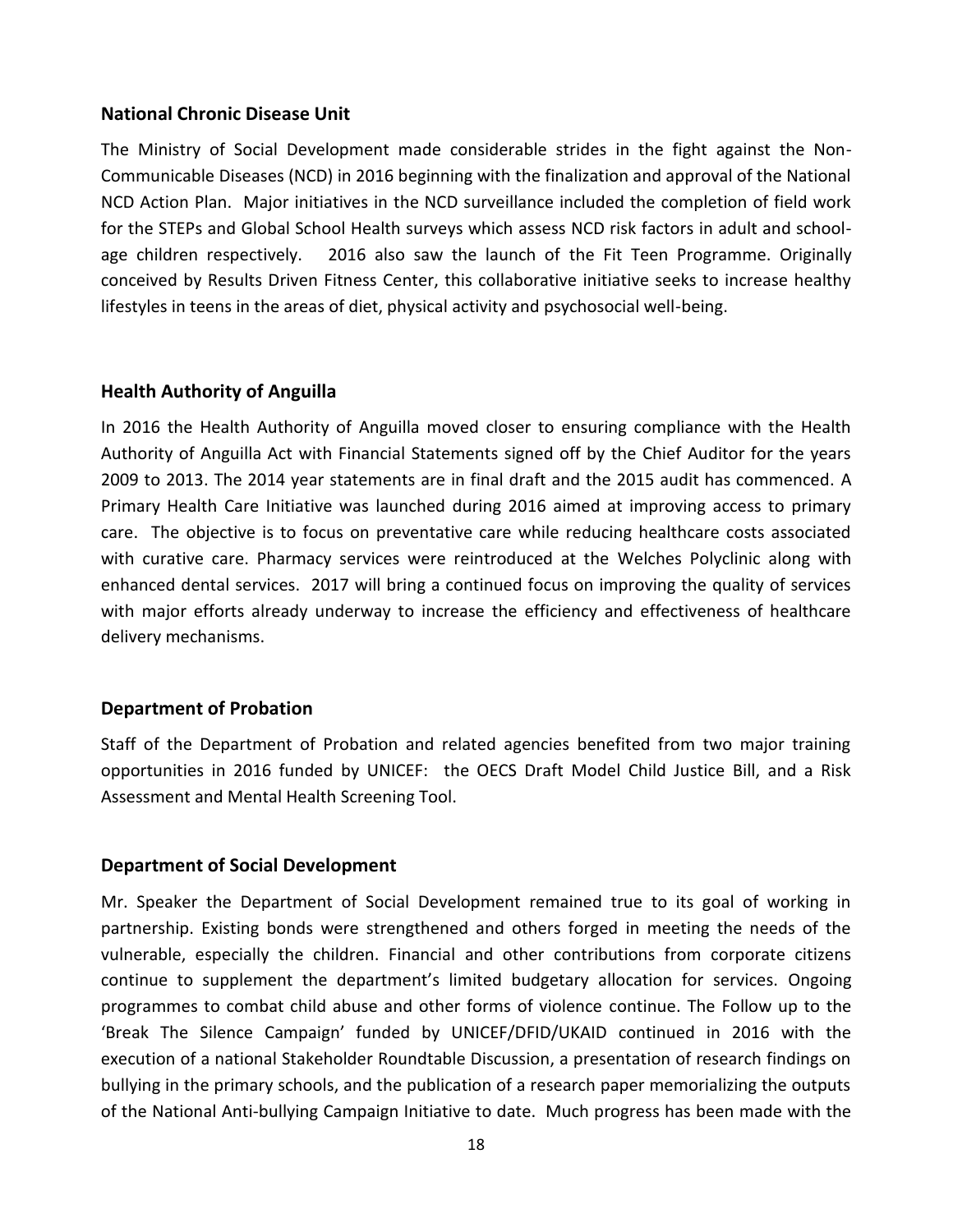OECS Family Law Reform Legislation in the area of Child Maintenance and Parentage and Testing Bills. The enactment of the Social Protection Act which authorizes assistance to vulnerable and needy families has proven effective. Mr. Speaker the spiraling demand for assistance with medical services reveals that the health of the nation's people remains critical. In 2016 Government's contribution to date for local medical treatment is almost \$4 million. The challenge is for all individuals to adopt a lifestyle of personal responsibility and a commitment to self-empowerment.

## **3.4 MINISTRY OF INFRASTRUCTURE AND DEPARTMENTS**

The 2017 recurrent budget for the Ministry of Infrastructure is **EC\$18.03 million,** an **8.3 percent** increase over the 2016 approved budget of **EC\$16.66 million.** This increase is attributable mainly to an increase in Personal Emoluments in the Ministry and its Departments.

The Ministry of Infrastructure, Communications, Utilities, Housing, Agriculture, Fisheries and Information Technology has continued its work despite the challenge of scarce financial resources to address critical infrastructure needs and other issues. A priority for the Ministry is to address its transportation mandate in 2017 through the strengthening of the aviation, maritime and road portfolios.

## **Department of Agriculture**

In 2016 the Department of Agriculture conducted public consultations and completed the national agriculture strategic plan. The Department of Agriculture will commence implementation of the plan in 2017 with the use of farm land in the Valley Bottom to encourage food production by local farmers and provide support to egg producers by reducing their costs of production.

## **Department of Fisheries & Marine Resources**

The Department of Fisheries and Marine Resources completed its sectoral strategic plan and conducted public consultations on the marine parks and fisheries development plan. The Department also completed a desk study on Anguilla's exclusive fishing zone. But the work of the Department of Fisheries is significantly impacted by the lack of a vessel.

The Department was successful in securing funding for four projects from DARWIN and BEST programmes over the period 2016-2019. The projects will bring about working collaborations between the Department of Fisheries, local, regional and international environmental agencies.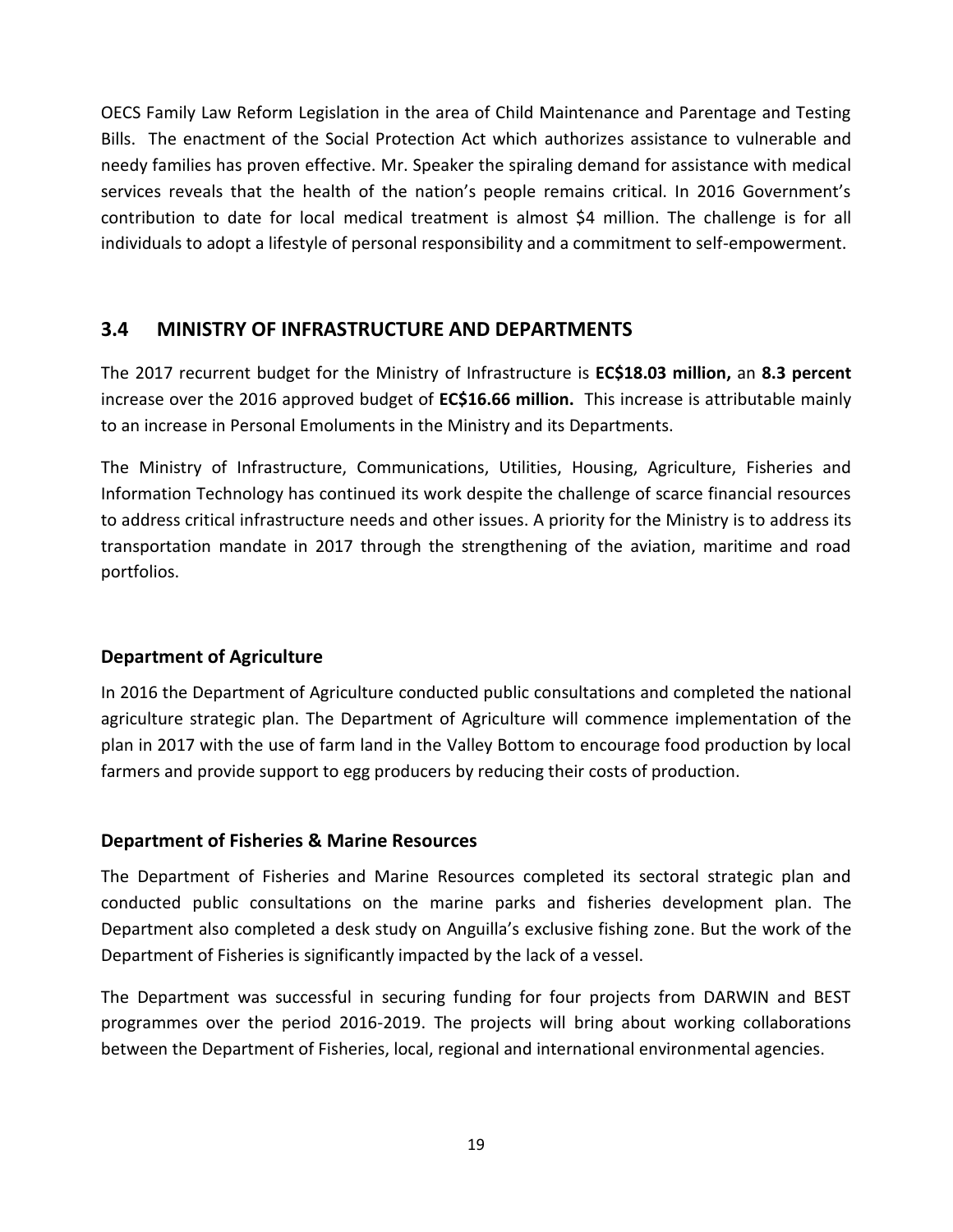In 2017, the focus will be on investments in the fishing industry, through the implementation of special partnership agreements for foreign industrial fishing. Such a development could lead to the doubling of the contribution of fishing to the island's GDP.

#### **Department of Information Technology and e-Governance Services (DITES)**

The modernization and digitization of public services through the DITES have continued through the system upgrades. The DITES has also embarked on migrating GoA services to the cloud and has already completed the migration of the email system and intends to roll out Microsoft Office-365 solutions to all departments. The goal is to make public services smarter and more accessible

The Department has also engaged in a desktop replacement programme through virtualization of desktop service technology. This endeavour has the potential to save the Government of Anguilla scarce resources both through more cost effective IT equipment and energy efficiency.

#### **Department of Infrastructure**

The Department of Infrastructure played a critical role in the securing of funds for the repairs to the jetty and for the proposed new jetty. The lack of aggressive maintenance of public infrastructure over the last 8 years means that a significant portion of the infrastructure including roads has to be rebuilt or replaced. The Department of Infrastructure continues to work with scarce resources to undertake the basic maintenance of public infrastructure of roads and building, and hopefully with the engagement of the Infrastructure Adviser, will be able to really modernise Anguilla's infrastructure.

#### **Anguilla Fire and Rescue Service**

The Anguilla Fire and Rescue Service continues to operate under the most difficult of situations and with donated equipment that is older than most of the younger officers. They have shown the true spirit of what it means to be Anguillian, to be proud and committed to ensure that the aerodrome remains open. Without the aerodrome, Anguilla will be deeply impacted and that is why this Government is committed to ensuring that the Fire Station is completed and the fire service is provided with the necessary equipment and training to meet the aviation requirements.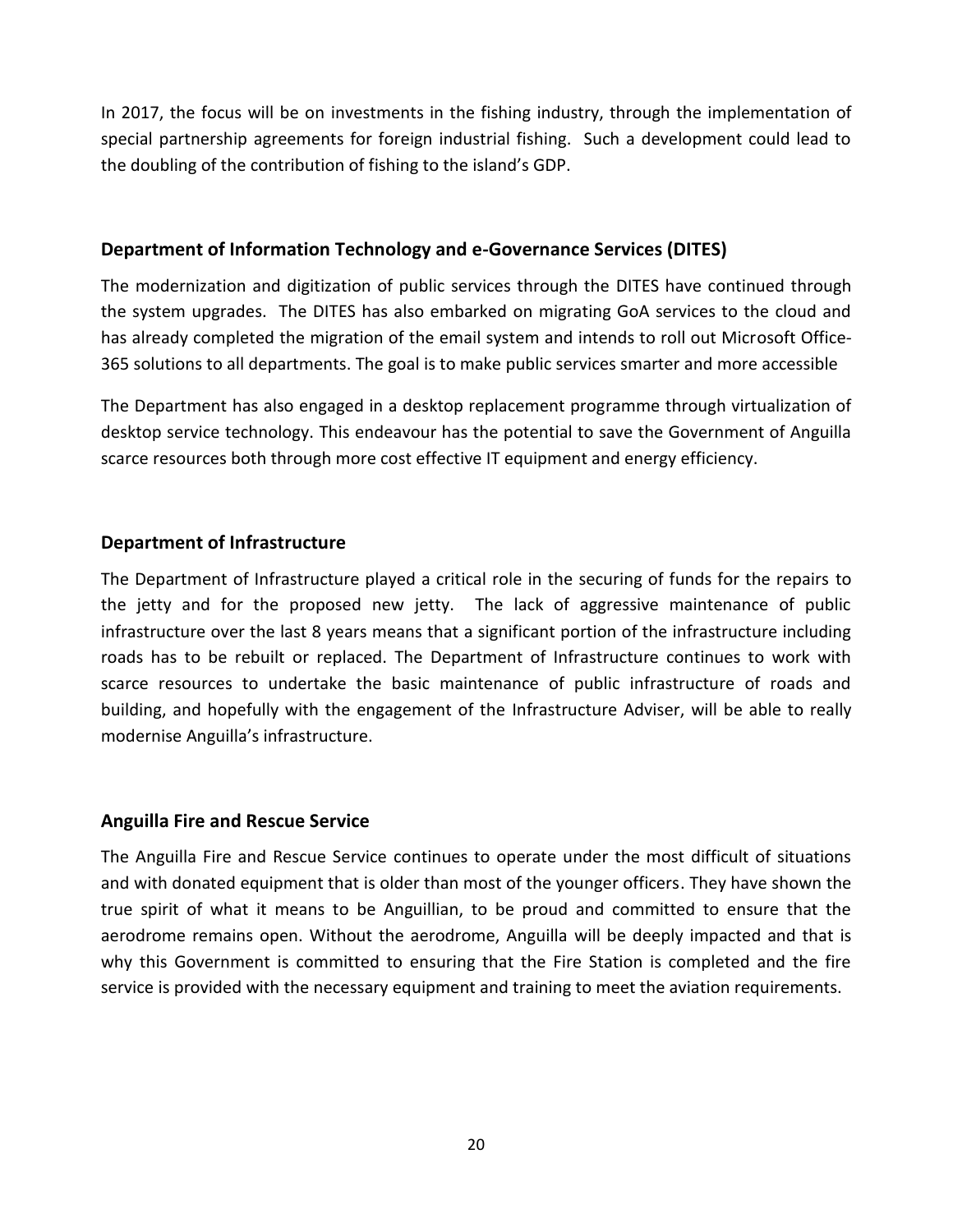# **4. RECURRENT REVENUE 2017**

Mr. Speaker, the revenue estimate for 2017 is **EC\$214.89 million**, which represents an **8.27 per cent** increase over the 2016 projected outturn of **EC\$198.48 million**. This projection is based on economic growth expectations of **4.3 per cent** and improvements in tax administration and compliance. Mr. Speaker, there will be no new taxes implemented in 2017.

Mr. Speaker, I will now provide the 2017 recurrent revenue composition.

**32.3 per cent** of total recurrent revenue is projected to come from Duties and is estimated to total **EC\$69.51** million. Taxes on domestic goods and services that account for **23.2 per cent** of revenue is estimated to be **EC\$49.77 million**. Of that total, Accommodation Tax accounts for **EC\$19.85 million**, and Stamp Duty, **EC\$11.00 million**. The Interim Stabilization Levy will remain and is expected to generate **EC\$15.14 million**. Tax on property is estimated at **EC\$7.00 million**. Taxes on International Trade and Transactions continue to be a major source of revenue and in 2017, anticipated collections are **EC\$20.62** million or **9.6 per cent** of recurrent revenues. Non-tax revenues account for some **EC\$32.67 million** or **15.2 per cent** of revenue of which fees, fines, and permits account for **EC\$22.81 million**.

Mr. Speaker, let me take this opportunity to thank all taxpayers who honored their tax obligations for 2016. We are mindful of the financial challenges business entities and individuals are currently facing. However, we are encouraging all taxpayers to visit the Inland Revenue Department to make arrangements to settle outstanding tax obligations.

Mr. Speaker, the government is committed to fulfilling its promise to implement a comprehensive fiscal reform programme. One initiative this administration intends to aggressively pursue is the permanent residency for investment regime in an effort to diversify our means of generating income and stimulating our economy.

# **5. CAPITAL REVENUE 2017**

Capital Revenue for 2017 is estimated at **EC\$47.7m** and comprises the following: approximately EC\$10.5m of EDF funds, \$21m from the UK Government and the sale of Anglec shares are expected to net EC\$16.2m.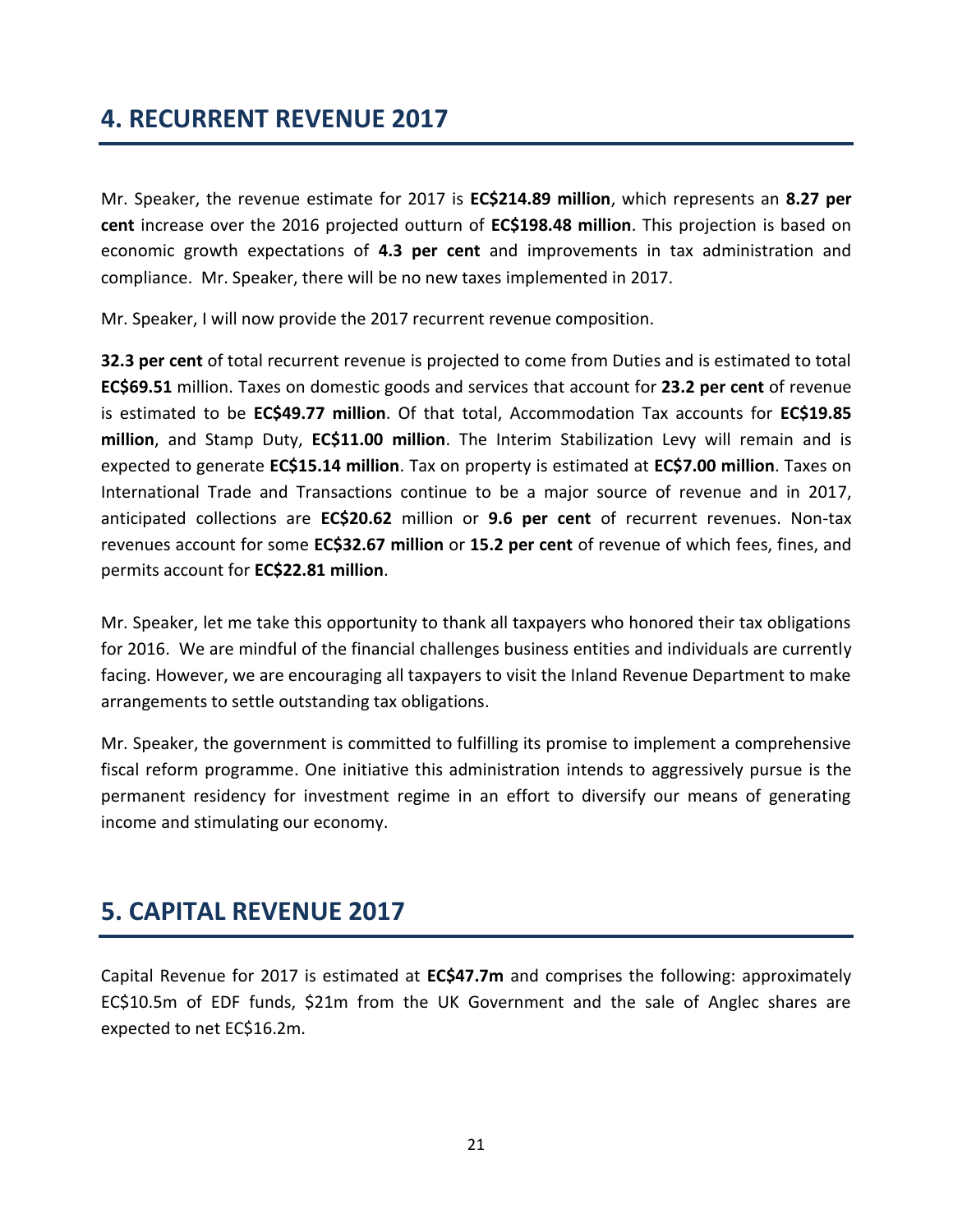# **6. CAPITAL BUDGET**

The proposed Capital Budget for 2017 is **EC\$44.3m**

Mr. Speaker, the UK Government is once again at the forefront of providing support for specific areas of Capital development.

EC\$17m of these funds include confirmed UK grant allocations that will finance Phase II of the development of the Road Bay Jetty and also preparation of a long sought after and much-needed, National Development Plan – our vision for the next 20 years and beyond. Their support also extends to the provision of an Infrastructure Adviser that will, for a period of 2 years in the first instance, focus on the new Road Bay Jetty, and redevelopment projects at the Clayton J Lloyd International Airport and the Blowing Point Ferry Terminal. The Infrastructure Adviser will also coordinate the development of a National Infrastructure Plan which upon completion will attract additional UK funds for critical infrastructure projects.

Mr. Speaker, we are also advancing requests for further assistance from the UK Government to fully complete the Fire Services Development Project and also in the development of the Beneficial Ownership System. This system facilitates the UK's law enforcement and tax authorities information requirements for the purposes of enforcing money laundering regulations.

It must be noted that all of these individual requests are part of a wider request that was made to former UK Prime Minster Cameron and OTs Minsters Dudridge and Simmonds for a substantial envelope of multi-year support for various areas of capital development.

Mr. Speaker, the long-awaited start of construction of the Anguilla Community College is imminent so it will be full steam ahead in the development of what will no doubt emerge as a centre of learning excellence on our education landscape.

Overall Mr. Speaker, the 2017 Capital Budget features a limited, scaled back set of projects reflective of our financing constraints. The focus is on the existing commitments of on-going projects and critical issues such as meeting the requirements of the Caribbean Examination Council's implementation of online administration of examinations from 2017. The newest project featured is the School Cafeteria Pilot Project. We will pilot the establishment of cafeterias at schools in order to provide hot nutritious meals, not only to those in need, but accessible to all students who are willing and able to pay.

Mr. Speaker, it is clear that advancement of the Education sector continues to be given a high priority with programming of the EDF 11 Programme scheduled to support the implementation of Anguilla's Education Development Plan. As previously communicated, approximately EC\$41m has been allocated to Anguilla for the 11th EDF period, 2015 – 2020. The first tranche of \$10.5m is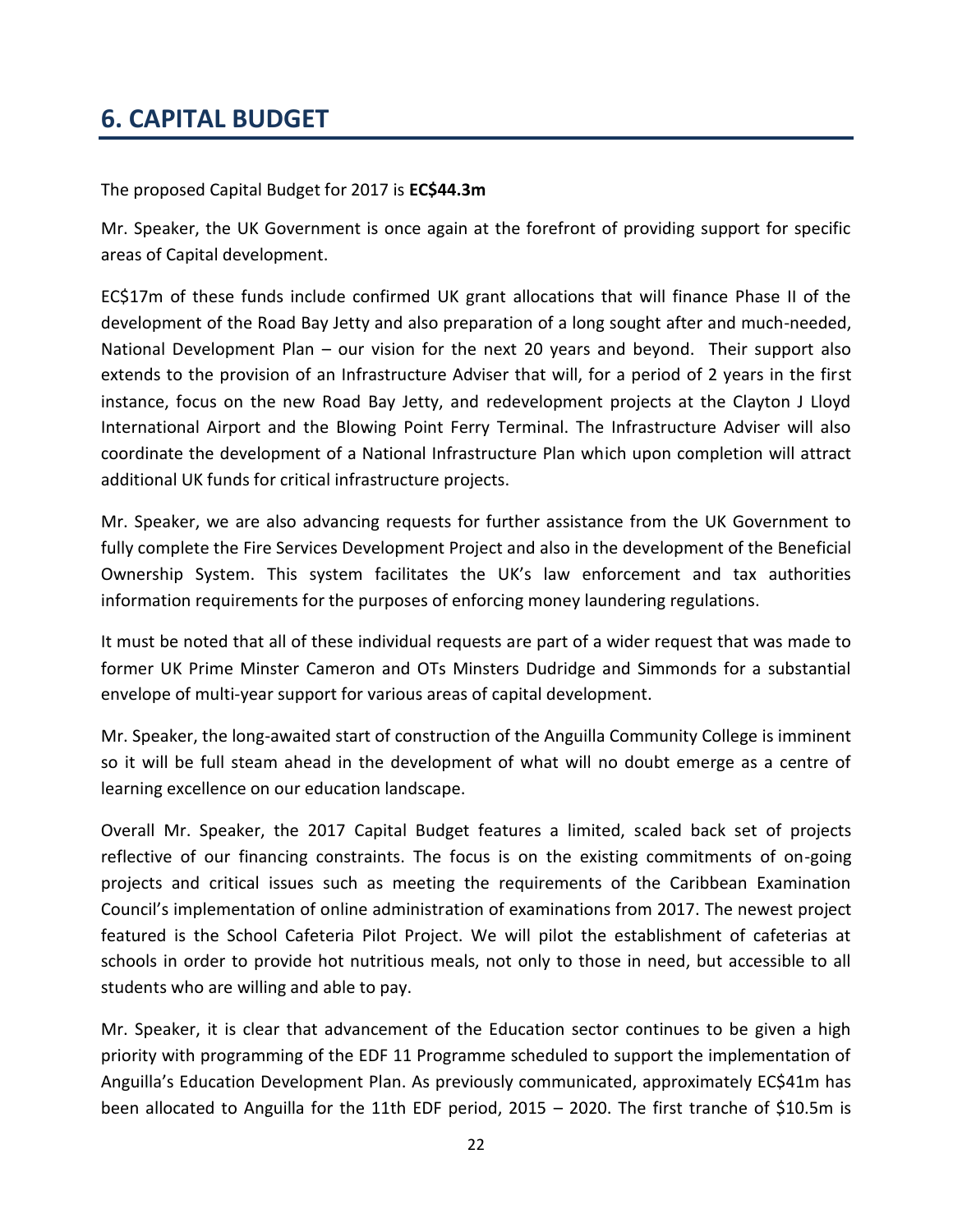scheduled for disbursement in 2017 and the areas for support include the masterplanning and redevelopment of the Albena Lake Hodge Comprehensive School and development of TVET programmes.

Mr. Speaker, these continue to be trying financial times and when I speak of our plans for capital development, I always close with an admonishment and a reminder. A reminder, Mr. Speaker, that we cannot be content to restrict our development as a nation for the sake of saving a few dollars, balancing a budget and building reserves - no matter how necessary these goals appear to be.

When it comes to capital development Mr. Speaker, there is another side to the coin of fiscal prudence. It has the potential to be ugly and tragic and it looks a lot like crumbling schools, a hospital with failing equipment, inadequate roads and other economic infrastructure all of which hampers our progress as a nation and the impetus to truly recover and help ourselves in a sustainable manner.

# **7. CONCLUSION**

Mr. Speaker,

The Staff in the Ministry of Finance; Permanent Secretaries; Heads of Departments and other technical officers work extremely hard during the preparation of the Annual Budgetary Estimates. This is a process that begins in late July and August and they work through up until moments before I arrive here in this Honourable House. I will take this opportunity to thank them for the brilliant job they have been doing across administrations --- but I am personally grateful for the special attention I feel from their service. Despite their dedicated participation, however, whatever criticisms regarding the Budget that become the subject of public debate --- our Government takes full responsibility for its content. As I said last year we will never "*throw anyone under the bus*" simply to divert blame for the assumptions and decisions that go into this process.

As I said earlier in this presentation the airwaves continue to be inundated with purveyors of gloom and doom. And there are persons who relish in these messages simply to remain relevant. In fact they have absolutely no problem using gossip; fear-mongering; and their own fabrications to perpetrate their particular agendas. We know that in taking on the tough decisions necessary to achieve what is in the best interest of Anguilla --- there will be hardships. But we are also convinced that to do nothing will be exponentially worse. There is seldom gain without pain. Such pain is why we are celebrating 50 years of modern Anguilla today. The Anguillians of that period